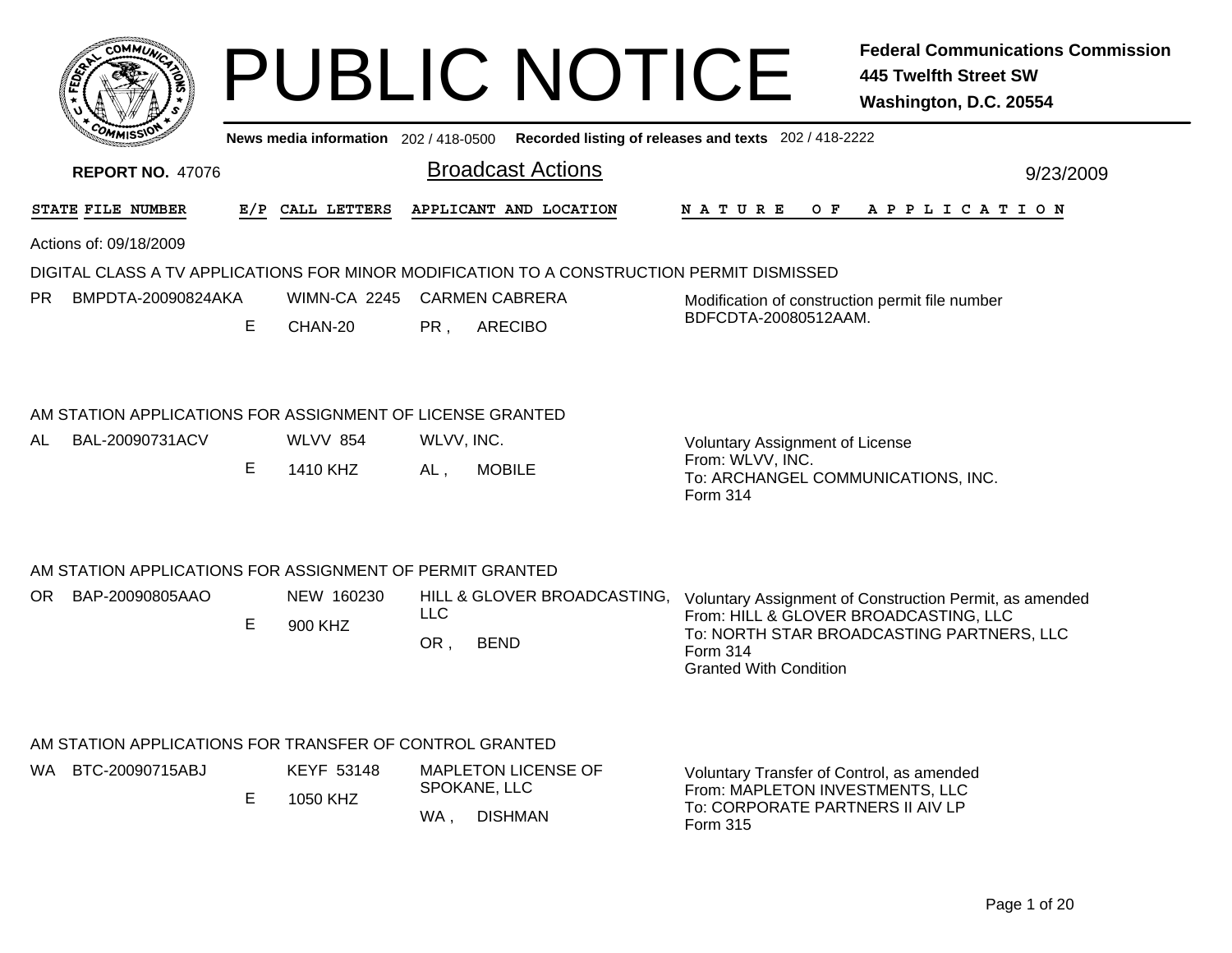|    |                  | <b>MMUNA</b><br>COI |   |  |
|----|------------------|---------------------|---|--|
| ຊ້ |                  |                     | ٥ |  |
|    |                  |                     |   |  |
|    | CO <sub>MI</sub> | MISS<br>muce        |   |  |

|     | COMMISSION                                              |   | News media information 202 / 418-0500 |                                                                        | Recorded listing of releases and texts 202 / 418-2222                                                                               |  |
|-----|---------------------------------------------------------|---|---------------------------------------|------------------------------------------------------------------------|-------------------------------------------------------------------------------------------------------------------------------------|--|
|     | <b>REPORT NO. 47076</b>                                 |   |                                       | <b>Broadcast Actions</b>                                               | 9/23/2009                                                                                                                           |  |
|     | STATE FILE NUMBER                                       |   | E/P CALL LETTERS                      | APPLICANT AND LOCATION                                                 | NATURE<br>O F<br>A P P L I C A T I O N                                                                                              |  |
|     | Actions of: 09/18/2009                                  |   |                                       |                                                                        |                                                                                                                                     |  |
|     | AM STATION APPLICATIONS FOR TRANSFER OF CONTROL GRANTED |   |                                       |                                                                        |                                                                                                                                     |  |
| WA. | BTC-20090715ABL                                         | E | KGA 11234<br>1510 KHZ                 | <b>MAPLETON LICENSE OF</b><br>SPOKANE, LLC<br><b>SPOKANE</b><br>WA,    | Voluntary Transfer of Control, as amended<br>From: MAPLETON INVESTMENTS, LLC<br>To: CORPORATE PARTNERS II AIV LP<br>Form 315        |  |
| WA. | BTC-20090715ABM                                         | E | KJRB 11235<br>790 KHZ                 | <b>MAPLETON LICENSE OF</b><br>SPOKANE, LLC<br><b>SPOKANE</b><br>WA.    | Voluntary Transfer of Control, as amended<br>From: MAPLETON INVESTMENTS, LLC<br>To: CORPORATE PARTNERS II AIV LP<br><b>Form 315</b> |  |
| CA  | BTC-20090715ABW                                         | E | <b>KNRO 87171</b><br>1670 KHZ         | <b>MAPLETON LICENSE OF</b><br>REDDING, LLC<br>$CA$ ,<br><b>REDDING</b> | Voluntary Transfer of Control, as amended<br>From: MAPLETON INVESTMENTS, LLC<br>To: CORPORATE PARTNERS II AIV LP<br><b>Form 315</b> |  |
| CA  | BTC-20090715ACA                                         | E | <b>KQMS 51639</b><br>1400 KHZ         | <b>MAPLETON LICENSE OF</b><br>REDDING, LLC<br><b>REDDING</b><br>$CA$ , | Voluntary Transfer of Control, as amended<br>From: MAPLETON INVESTMENTS, LLC<br>To: CORPORATE PARTNERS II AIV LP<br>Form 315        |  |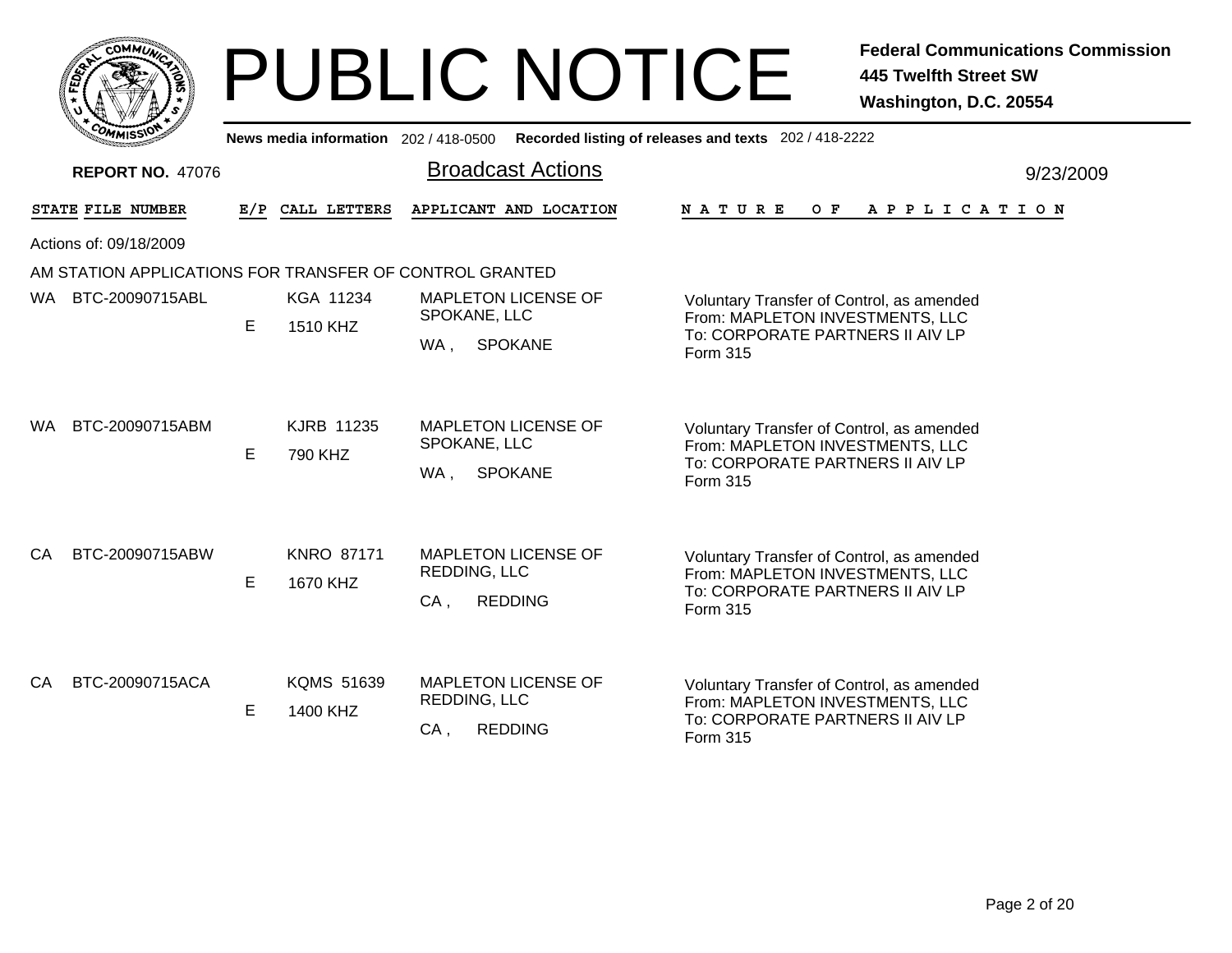|    |                  | <b>MMUNA</b><br>COI |   |  |
|----|------------------|---------------------|---|--|
| ຊ້ |                  |                     | ٥ |  |
|    |                  |                     |   |  |
|    | CO <sub>MI</sub> | MISS<br>muce        |   |  |

|      | COMMISSION                                              |    | News media information 202 / 418-0500 |                                                                      | Recorded listing of releases and texts 202 / 418-2222                                                                               |           |
|------|---------------------------------------------------------|----|---------------------------------------|----------------------------------------------------------------------|-------------------------------------------------------------------------------------------------------------------------------------|-----------|
|      | <b>REPORT NO. 47076</b>                                 |    |                                       | <b>Broadcast Actions</b>                                             |                                                                                                                                     | 9/23/2009 |
|      | STATE FILE NUMBER                                       |    | E/P CALL LETTERS                      | APPLICANT AND LOCATION                                               | N A T U R E<br>O F<br>A P P L I C A T I O N                                                                                         |           |
|      | Actions of: 09/18/2009                                  |    |                                       |                                                                      |                                                                                                                                     |           |
|      | AM STATION APPLICATIONS FOR TRANSFER OF CONTROL GRANTED |    |                                       |                                                                      |                                                                                                                                     |           |
| OR I | BTC-20090715ADC                                         | E  | <b>KGAY 57733</b><br>580 KHZ          | <b>MAPLETON LICENSE OF</b><br>MEDFORD, LLC<br><b>ASHLAND</b><br>OR,  | Voluntary Transfer of Control, as amended<br>From: MAPLETON INVESTMENTS, LLC<br>To: CORPORATE PARTNERS II AIV LP<br>Form 315        |           |
| OR.  | BTC-20090715ADK                                         | E  | <b>KCMX 60314</b><br>880 KHZ          | <b>MAPLETON LICENSE OF</b><br>MEDFORD, LLC<br>OR,<br><b>PHOENIX</b>  | Voluntary Transfer of Control, as amended<br>From: MAPLETON INVESTMENTS, LLC<br>To: CORPORATE PARTNERS II AIV LP<br><b>Form 315</b> |           |
| CA.  | BTC-20090715AGU                                         | E  | <b>KYOS 41174</b><br>1480 KHZ         | <b>MAPLETON LICENSE OF</b><br>MERCED, LLC<br>$CA$ ,<br>MERCED        | Voluntary Transfer of Control, as amended<br>From: MAPLETON INVESTMENTS, LLC<br>To: CORPORATE PARTNERS II AIV LP<br>Form 315        |           |
| CA.  | BTC-20090715AGV                                         | E. | <b>KTIQ 87180</b><br>1660 KHZ         | <b>MAPLETON LICENSE OF</b><br>MERCED, LLC<br>$CA$ ,<br><b>MERCED</b> | Voluntary Transfer of Control, as amended<br>From: MAPLETON INVESTMENTS, LLC<br>To: CORPORATE PARTNERS II AIV LP<br>Form 315        |           |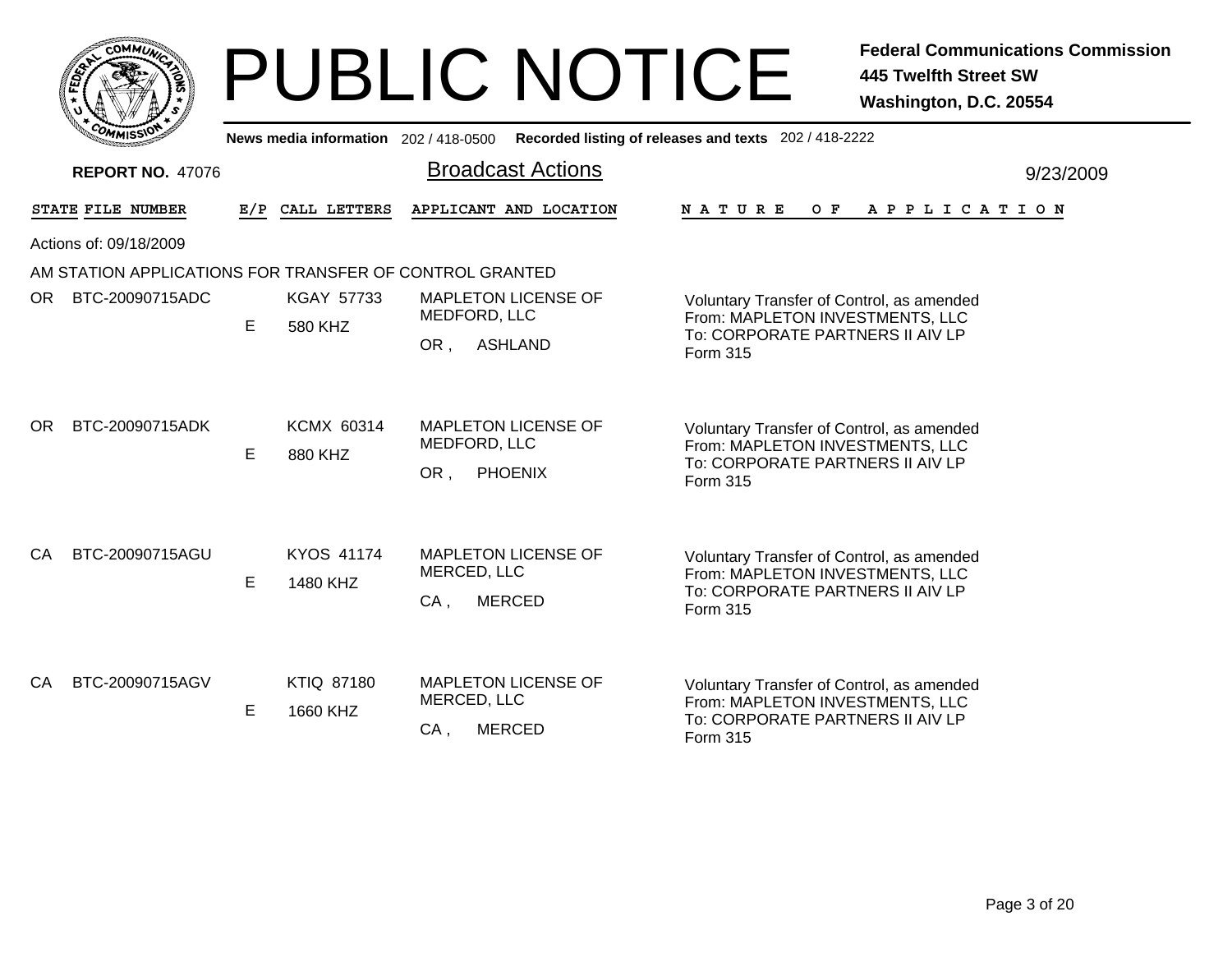|                                                         |     |                                   |        |                                   |                         | <b>PUBLIC NOTICE</b>                                                                    | <b>Federal Communications Commission</b><br><b>445 Twelfth Street SW</b><br>Washington, D.C. 20554 |
|---------------------------------------------------------|-----|-----------------------------------|--------|-----------------------------------|-------------------------|-----------------------------------------------------------------------------------------|----------------------------------------------------------------------------------------------------|
|                                                         |     |                                   |        |                                   |                         | News media information 202/418-0500 Recorded listing of releases and texts 202/418-2222 |                                                                                                    |
| <b>REPORT NO. 47076</b>                                 |     |                                   |        | <b>Broadcast Actions</b>          |                         |                                                                                         | 9/23/2009                                                                                          |
| STATE FILE NUMBER                                       | E/P | CALL LETTERS                      |        | APPLICANT AND LOCATION            |                         | <b>NATURE</b><br>$O$ $F$                                                                | A P P L I C A T I O N                                                                              |
| Actions of: 09/18/2009                                  |     |                                   |        |                                   |                         |                                                                                         |                                                                                                    |
| AM STATION APPLICATIONS FOR TRANSFER OF CONTROL GRANTED |     |                                   |        |                                   |                         |                                                                                         |                                                                                                    |
| CA<br>BTC-20090715AGX                                   |     | KPIG 40137                        |        |                                   | MAPLETON LICENSE OF SAN | Voluntary Transfer of Control, as amended                                               |                                                                                                    |
|                                                         | E   | 1510 KHZ                          | $CA$ , | FRANCISCO, LLC<br><b>PIEDMONT</b> |                         | From: MAPLETON INVESTMENTS, LLC<br>To: CORPORATE PARTNERS II AIV, LP                    |                                                                                                    |
|                                                         |     |                                   |        |                                   |                         | Form 316                                                                                |                                                                                                    |
| BTC-20090715AHC<br>CA.                                  |     | <b>KYNS 73039</b>                 |        |                                   | MAPLETON LICENSE OF SAN | Voluntary Transfer of Control, as amended                                               |                                                                                                    |
|                                                         | E   | 1340 KHZ                          |        | LUIS OBISPO, LLC                  |                         | From: MAPLETON INVESTMENTS, LLC<br>To: CORPORATE PARTNERS II AIV, LP                    |                                                                                                    |
|                                                         |     |                                   | $CA$ , | <b>SAN LUIS OBISPO</b>            |                         | Form 316                                                                                |                                                                                                    |
|                                                         |     |                                   |        |                                   |                         |                                                                                         |                                                                                                    |
| FM BOOSTER APPLICATIONS FOR TRANSFER OF CONTROL GRANTED |     |                                   |        |                                   |                         |                                                                                         |                                                                                                    |
| BTCFTB-20090715ACP<br>CA.                               |     | KHIP-FM1 9862 MAPLETON LICENSE OF |        | MONTEREY, LLC                     |                         | Voluntary Transfer of Control, as amended<br>From: MAPLETON INVESTMENTS, LLC            |                                                                                                    |
|                                                         | E   | 104.3 MHZ                         | CA.    | <b>CARMEL VALLEY</b>              |                         | To: CORPORATE PARTNERS II AIV LP<br>Form 315                                            |                                                                                                    |
|                                                         |     |                                   |        |                                   |                         |                                                                                         |                                                                                                    |
| BTCFTB-20090715AHF<br>CA.                               |     | KPYG-FM1                          |        |                                   | MAPLETON LICENSE OF SAN | Voluntary Transfer of Control, as amended                                               |                                                                                                    |
|                                                         | E   | 164769                            |        | LUIS OBISPO, LLC                  |                         | From: MAPLETON INVESTMENTS, LLC<br>To: CORPORATE PARTNERS II AIV, LP                    |                                                                                                    |
|                                                         |     | 94.9 MHZ                          | $CA$ . | <b>SAN LUIS OBISPO</b>            |                         | Form 316                                                                                |                                                                                                    |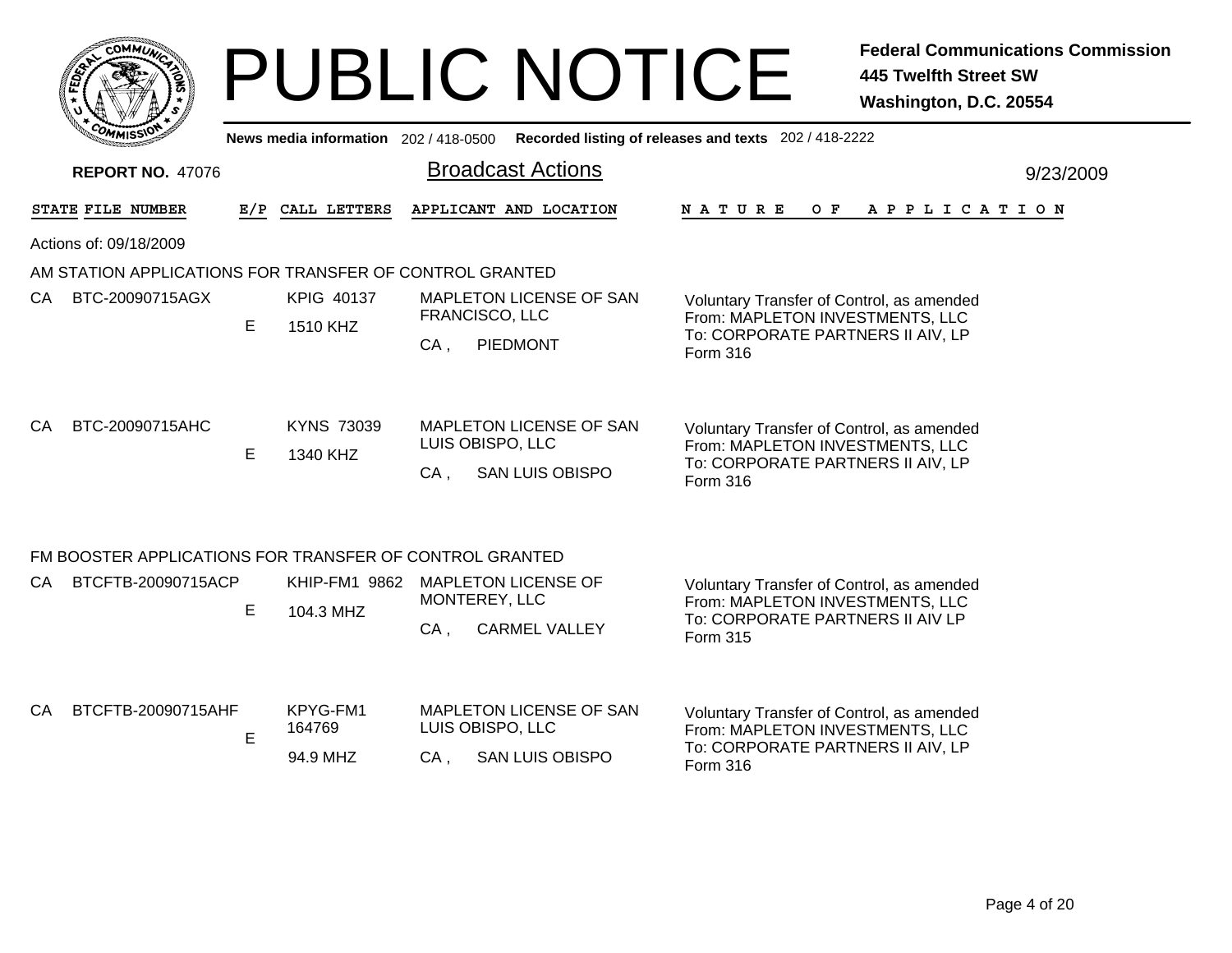|          | <b>MMUNT</b><br>CO <sub>1</sub> | ্ব |
|----------|---------------------------------|----|
| ÊĘ<br>ü, |                                 |    |
|          |                                 |    |
|          | CO <sub>MI</sub><br>MISS'       |    |

**News media information** 202 / 418-0500**Recorded listing of releases and texts** 202 / 418-2222

| <b>REPORT NO. 47076</b>                                                                |     |                                     | <b>Broadcast Actions</b>                      |                                                                                  |  |                                                                                                                                             |  |  |     |  |  |                       |  | 9/23/2009 |
|----------------------------------------------------------------------------------------|-----|-------------------------------------|-----------------------------------------------|----------------------------------------------------------------------------------|--|---------------------------------------------------------------------------------------------------------------------------------------------|--|--|-----|--|--|-----------------------|--|-----------|
| STATE FILE NUMBER                                                                      | E/P | CALL LETTERS                        |                                               | APPLICANT AND LOCATION                                                           |  | <b>NATURE</b>                                                                                                                               |  |  | O F |  |  | A P P L I C A T I O N |  |           |
| Actions of: 09/18/2009                                                                 |     |                                     |                                               |                                                                                  |  |                                                                                                                                             |  |  |     |  |  |                       |  |           |
| LOW POWER FM APPLICATIONS FOR ASSIGNMENT OF LICENSE GRANTED<br>WV.<br>BALL-20090819ADU | E   | WQAZ-LP<br>134635<br>98.5 MHZ       | WV,                                           | THE SYNER FOUNDATION<br><b>EDMOND</b>                                            |  | <b>Voluntary Assignment of License</b><br>From: THE SYNER FOUNDATION (OLD BOARD)<br>To: THE SYNER FOUNDATION (NEW BOARD)<br><b>Form 316</b> |  |  |     |  |  |                       |  |           |
| FM STATION APPLICATIONS FOR LICENSE TO COVER GRANTED                                   |     |                                     |                                               |                                                                                  |  |                                                                                                                                             |  |  |     |  |  |                       |  |           |
| GA<br>BLED-20090909AAI                                                                 | Е   | <b>WYFW 5125</b><br>89.5 MHZ        | GA,                                           | <b>BIBLE BROADCASTING</b><br>NETWORK, INC.<br><b>WINDER</b>                      |  | License to cover.                                                                                                                           |  |  |     |  |  |                       |  |           |
| BLH-20090910AAJ<br>AK                                                                  | E   | <b>KMBQ-FM</b><br>35118<br>99.7 MHZ | AK,                                           | SPIRIT OF ALASKA<br><b>BROADCASTING</b><br><b>INCORPORATED</b><br><b>WASILLA</b> |  | License to cover.                                                                                                                           |  |  |     |  |  |                       |  |           |
| FM STATION APPLICATIONS FOR MODIFICATION OF LICENSE GRANTED                            |     |                                     |                                               |                                                                                  |  |                                                                                                                                             |  |  |     |  |  |                       |  |           |
| IN<br>BMLED-20090812AAP                                                                |     | <b>WKLU 54289</b><br>101.9 MHZ      | <b>EDUCATIONAL MEDIA</b><br><b>FOUNDATION</b> |                                                                                  |  | License to modify.                                                                                                                          |  |  |     |  |  |                       |  |           |
|                                                                                        | E   |                                     | IN,                                           | <b>BROWNSBURG</b>                                                                |  |                                                                                                                                             |  |  |     |  |  |                       |  |           |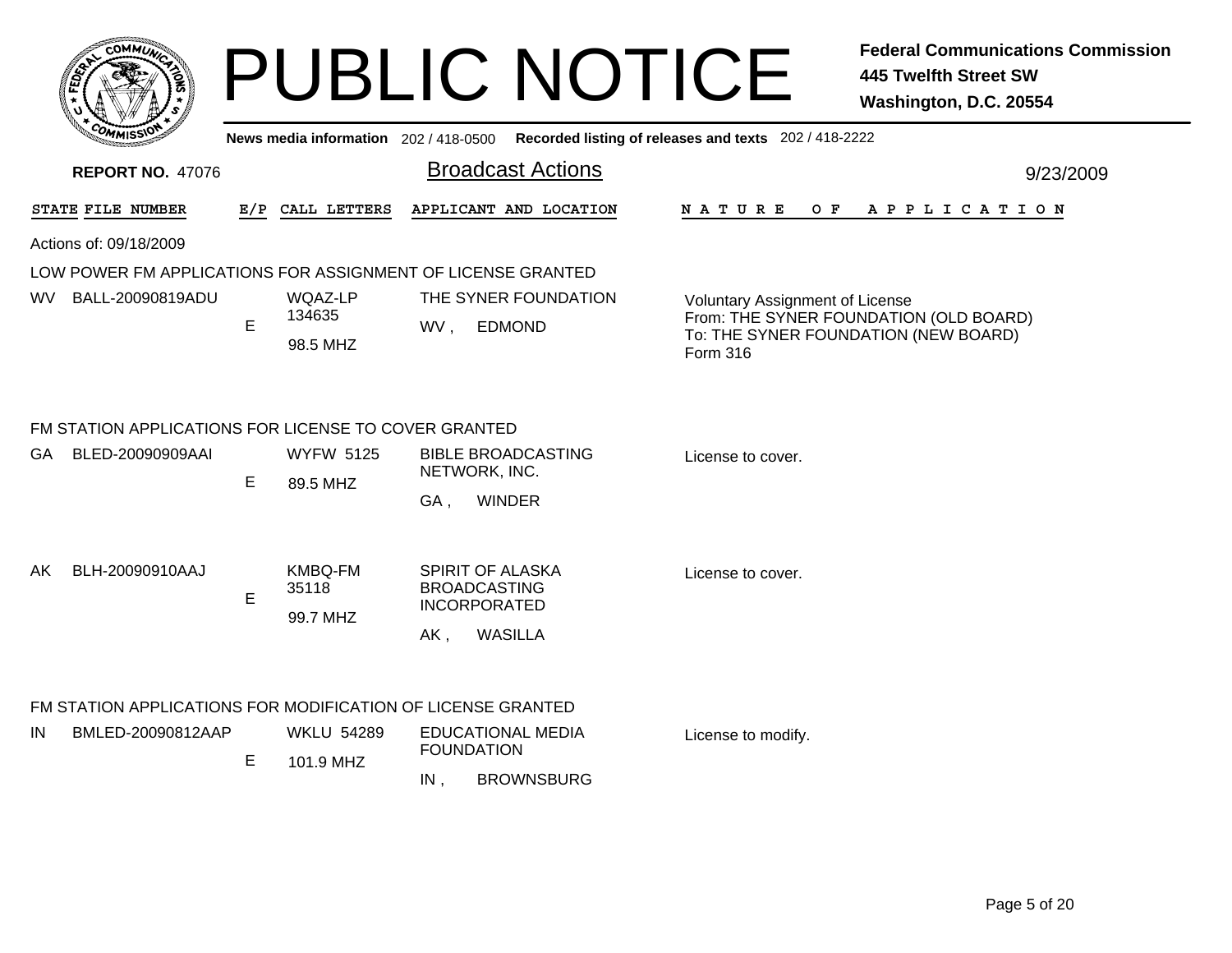|     |                         |     |                                     | <b>PUBLIC NOTICE</b>                                                                                                                                                    | <b>Federal Communications Commission</b><br><b>445 Twelfth Street SW</b><br>Washington, D.C. 20554 |
|-----|-------------------------|-----|-------------------------------------|-------------------------------------------------------------------------------------------------------------------------------------------------------------------------|----------------------------------------------------------------------------------------------------|
|     |                         |     | News media information 202/418-0500 |                                                                                                                                                                         | Recorded listing of releases and texts 202 / 418-2222                                              |
|     | <b>REPORT NO. 47076</b> |     |                                     | <b>Broadcast Actions</b>                                                                                                                                                | 9/23/2009                                                                                          |
|     | STATE FILE NUMBER       | E/P | CALL LETTERS                        | APPLICANT AND LOCATION                                                                                                                                                  | N A T U R E<br>O F<br>A P P L I C A T I O N                                                        |
|     | Actions of: 09/18/2009  |     |                                     |                                                                                                                                                                         |                                                                                                    |
| ND  | BMPED-20090901AEA       | E   | <b>KGCD 91457</b><br>89.1 MHZ       | FM STATION APPLICATIONS FOR MINOR MODIFICATION TO A CONSTRUCTION PERMIT GRANTED<br><b>EDUCATIONAL MEDIA</b><br><b>FOUNDATION</b><br><b>LINCOLN</b><br>$ND$ ,            | Mod of CP to chg                                                                                   |
| VA. | BPH-20090603ABM         | E   | <b>WVBX 22484</b><br>99.3 MHZ       | FM STATION APPLICATIONS FOR MINOR CHANGE TO A LICENSED FACILITY GRANTED<br>THE FREE LANCE-STAR<br>PUBLISHING CO. OF<br>FREDERICKSBURG, VA<br>VA,<br><b>SPOTSYLVANIA</b> | Minor change in licensed facilities.<br>Engineering Amendment filed 07/10/2009                     |
| PR. | BPH-20090811ABN         | E   | <b>WNRT 36195</b><br>96.9 MHZ       | LA VOZ EVANGELICA DE<br>PUERTO RICO, INC.<br>PR,<br><b>MANATI</b>                                                                                                       | Minor change in licensed facilities.                                                               |
| NC. | BPED-20090901AGM        | E   | WGIW 173644<br>89.7 MHZ             | <b>CHURCH PLANTERS OF</b><br><b>AMERICA</b><br>NC,<br>PILOT MOUNTAIN                                                                                                    | Minor change in licensed facilities.                                                               |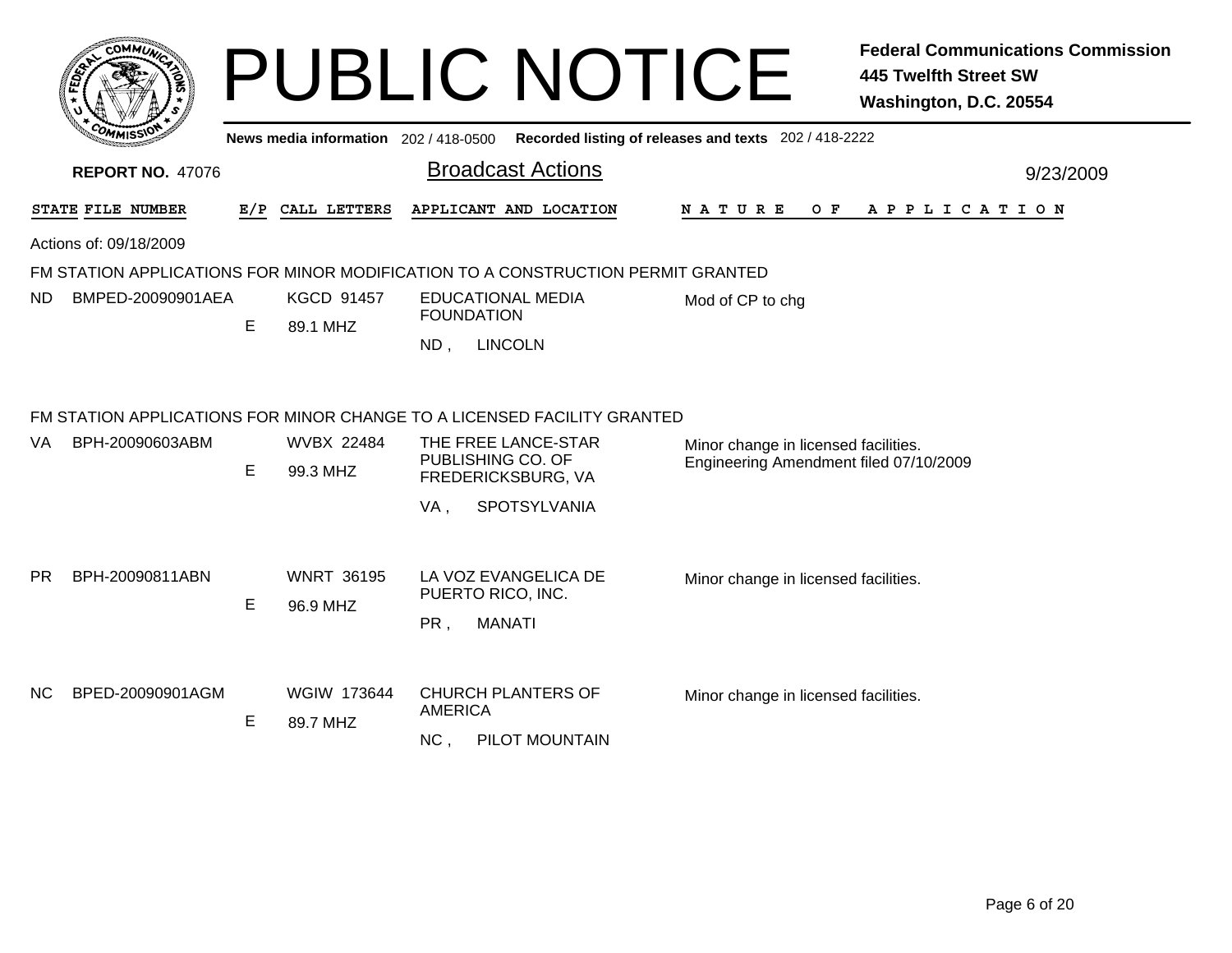|     |                                                                                |     |                                     | <b>PUBLIC NOTICE</b>                                                    | <b>Federal Communications Commission</b><br><b>445 Twelfth Street SW</b><br>Washington, D.C. 20554                           |
|-----|--------------------------------------------------------------------------------|-----|-------------------------------------|-------------------------------------------------------------------------|------------------------------------------------------------------------------------------------------------------------------|
|     |                                                                                |     | News media information 202/418-0500 |                                                                         | Recorded listing of releases and texts 202 / 418-2222                                                                        |
|     | <b>REPORT NO. 47076</b>                                                        |     |                                     | <b>Broadcast Actions</b>                                                | 9/23/2009                                                                                                                    |
|     | STATE FILE NUMBER                                                              | E/P | CALL LETTERS                        | APPLICANT AND LOCATION                                                  | N A T U R E<br>O F<br>APPLICATION                                                                                            |
|     | Actions of: 09/18/2009                                                         |     |                                     |                                                                         |                                                                                                                              |
|     |                                                                                |     |                                     | FM STATION APPLICATIONS FOR MINOR CHANGE TO A LICENSED FACILITY GRANTED |                                                                                                                              |
| IN  | BPED-20090911AAH                                                               |     | <b>WICR 69115</b>                   | UNIVERSITY OF INDIANAPOLIS                                              | Minor change in licensed facilities.                                                                                         |
|     |                                                                                | E   | 88.7 MHZ                            | <b>INDIANAPOLIS</b><br>IN,                                              |                                                                                                                              |
|     | FM STATION APPLICATIONS FOR TRANSFER OF CONTROL GRANTED<br>WA BTCH-20090715ABH | E   | KBBD 36488<br>103.9 MHZ             | <b>MAPLETON LICENSE OF</b><br>SPOKANE, LLC<br><b>SPOKANE</b><br>WA,     | Voluntary Transfer of Control, as amended<br>From: MAPLETON INVESTMENTS, LLC<br>To: CORPORATE PARTNERS II AIV LP<br>Form 315 |
| WA. | BTCH-20090715ABI                                                               | E   | KDRK-FM<br>11242<br>93.7 MHZ        | <b>MAPLETON LICENSE OF</b><br>SPOKANE, LLC<br><b>SPOKANE</b><br>WA      | Voluntary Transfer of Control, as amended<br>From: MAPLETON INVESTMENTS, LLC<br>To: CORPORATE PARTNERS II AIV LP<br>Form 315 |
| WA. | BTCH-20090715ABK                                                               | E   | KEYF-FM<br>53147<br>101.1 MHZ       | <b>MAPLETON LICENSE OF</b><br>SPOKANE, LLC<br>WA, CHENEY                | Voluntary Transfer of Control, as amended<br>From: MAPLETON INVESTMENTS, LLC<br>To: CORPORATE PARTNERS II AIV LP<br>Form 315 |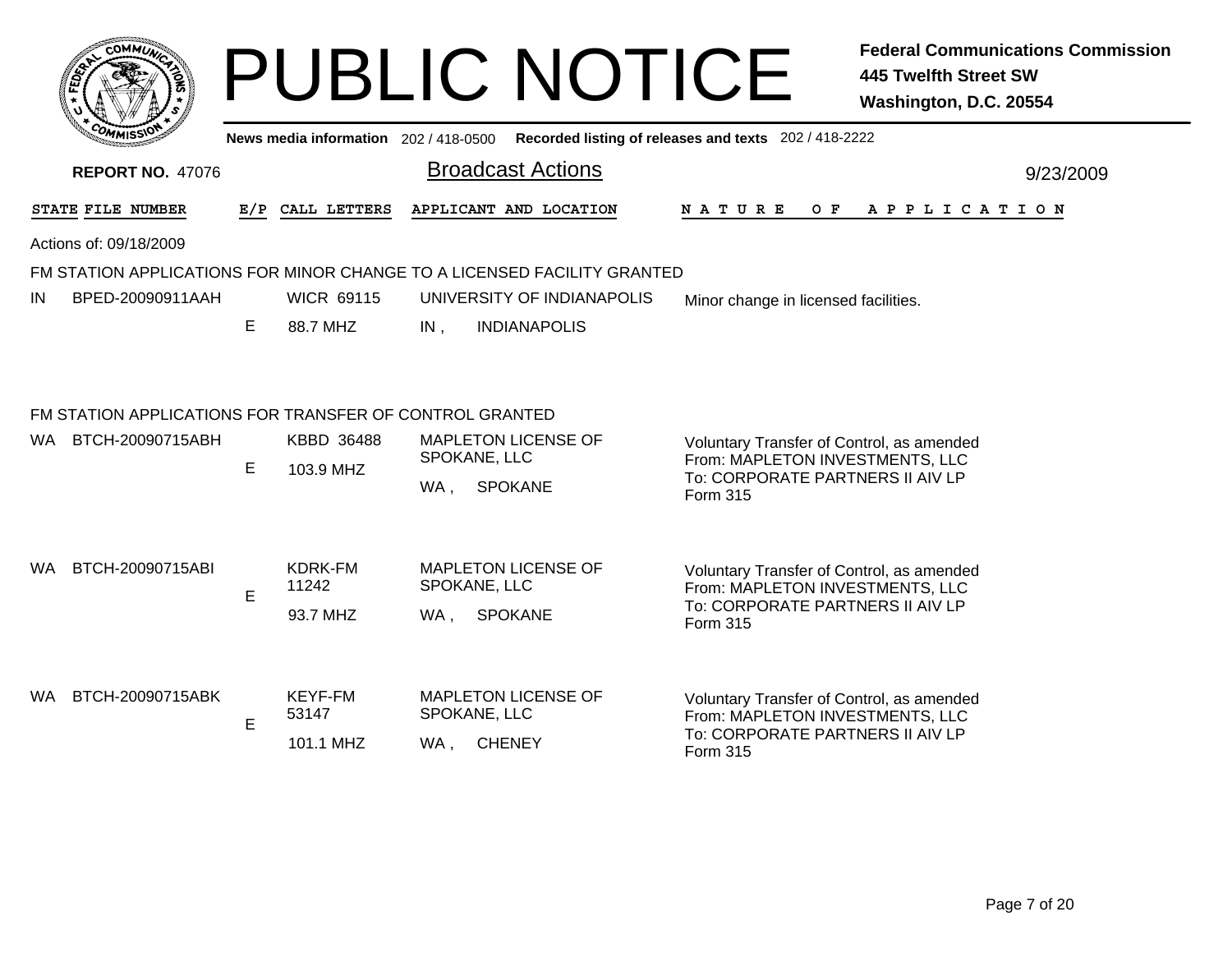|    |                  | <b>MMUNA</b><br>COI |   |  |
|----|------------------|---------------------|---|--|
| ຊ້ |                  |                     | ٥ |  |
|    |                  |                     |   |  |
|    | CO <sub>MI</sub> | MISS<br>muce        |   |  |

|    | <b>COMMISSION</b>                                       |   |                                | News media information 202 / 418-0500 Recorded listing of releases and texts 202 / 418-2222 |                                                                                                                              |           |
|----|---------------------------------------------------------|---|--------------------------------|---------------------------------------------------------------------------------------------|------------------------------------------------------------------------------------------------------------------------------|-----------|
|    | <b>REPORT NO. 47076</b>                                 |   |                                | <b>Broadcast Actions</b>                                                                    |                                                                                                                              | 9/23/2009 |
|    | STATE FILE NUMBER                                       |   | E/P CALL LETTERS               | APPLICANT AND LOCATION                                                                      | NATURE<br>O F<br>A P P L I C A T I O N                                                                                       |           |
|    | Actions of: 09/18/2009                                  |   |                                |                                                                                             |                                                                                                                              |           |
|    | FM STATION APPLICATIONS FOR TRANSFER OF CONTROL GRANTED |   |                                |                                                                                             |                                                                                                                              |           |
|    | WA BTCH-20090715ABN                                     | E | KZBD 11243<br>105.7 MHZ        | <b>MAPLETON LICENSE OF</b><br>SPOKANE, LLC<br><b>SPOKANE</b><br>WA,                         | Voluntary Transfer of Control, as amended<br>From: MAPLETON INVESTMENTS, LLC<br>To: CORPORATE PARTNERS II AIV LP<br>Form 315 |           |
| CA | BTCH-20090715ABX                                        | E | <b>KNNN 54039</b><br>99.3 MHZ  | <b>MAPLETON LICENSE OF</b><br><b>REDDING, LLC</b><br><b>SHASTA LAKE CITY</b><br>CA,         | Voluntary Transfer of Control, as amended<br>From: MAPLETON INVESTMENTS, LLC<br>To: CORPORATE PARTNERS II AIV LP<br>Form 315 |           |
| CA | BTCH-20090715ABY                                        | Е | <b>KSHA 51641</b><br>104.3 MHZ | <b>MAPLETON LICENSE OF</b><br><b>REDDING, LLC</b><br>$CA$ ,<br><b>REDDING</b>               | Voluntary Transfer of Control, as amended<br>From: MAPLETON INVESTMENTS, LLC<br>To: CORPORATE PARTNERS II AIV LP<br>Form 315 |           |
| СA | BTCH-20090715ABZ                                        | E | <b>KRDG 41620</b><br>105.3 MHZ | <b>MAPLETON LICENSE OF</b><br><b>REDDING, LLC</b><br><b>SHINGLETOWN</b><br>$CA$ ,           | Voluntary Transfer of Control, as amended<br>From: MAPLETON INVESTMENTS, LLC<br>To: CORPORATE PARTNERS II AIV LP<br>Form 315 |           |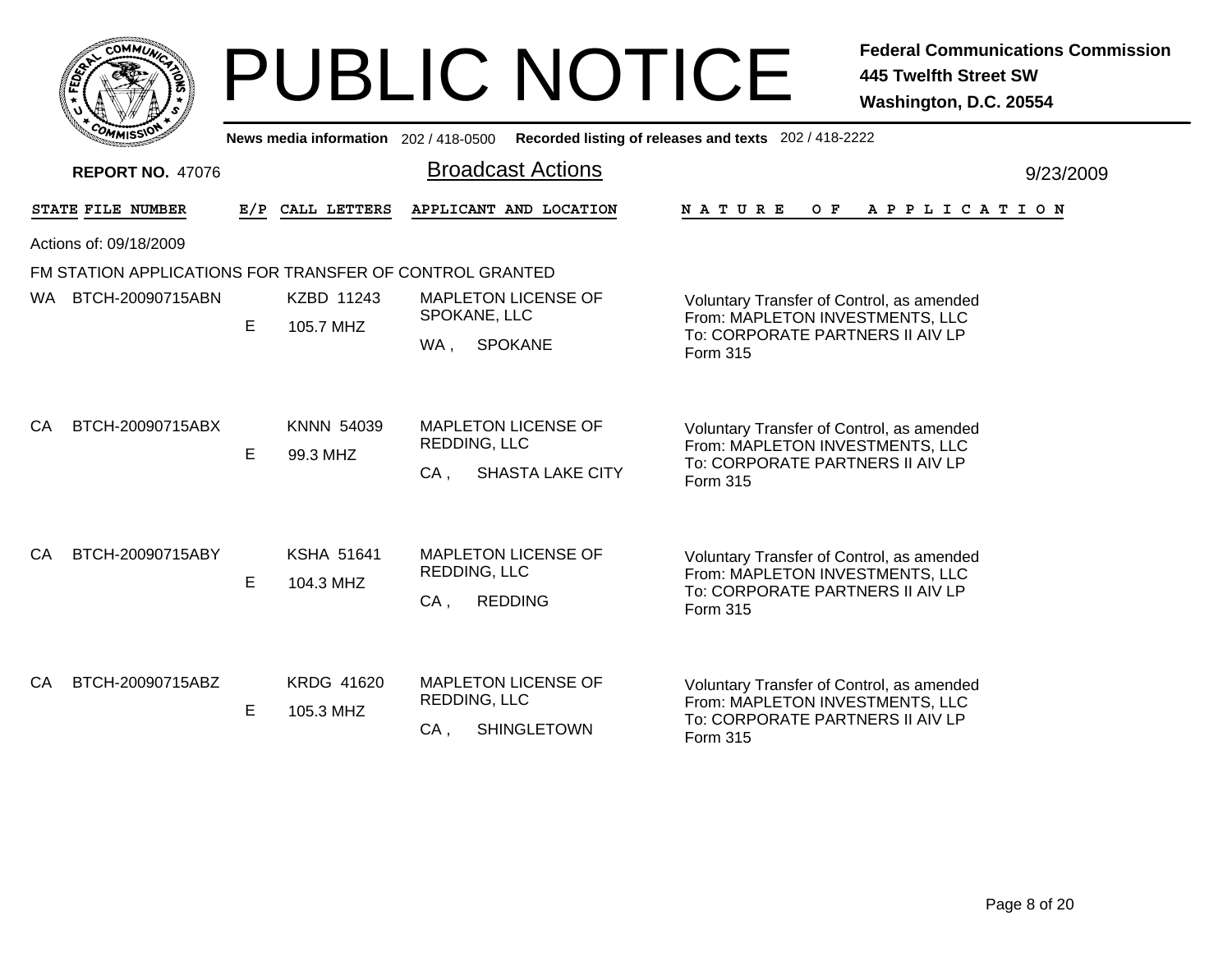|    |                  | <b>MMUNA</b><br>COI |   |  |
|----|------------------|---------------------|---|--|
| ຊ້ |                  |                     | ٥ |  |
|    |                  |                     |   |  |
|    | CO <sub>MI</sub> | MISS<br>muce        |   |  |

|    | <b>COMMISSION</b>                                       |    | News media information 202/418-0500 |                                                                              | Recorded listing of releases and texts 202 / 418-2222                                                                               |           |
|----|---------------------------------------------------------|----|-------------------------------------|------------------------------------------------------------------------------|-------------------------------------------------------------------------------------------------------------------------------------|-----------|
|    | <b>REPORT NO. 47076</b>                                 |    |                                     | <b>Broadcast Actions</b>                                                     |                                                                                                                                     | 9/23/2009 |
|    | <b>STATE FILE NUMBER</b>                                |    | E/P CALL LETTERS                    | APPLICANT AND LOCATION                                                       | A P P L I C A T I O N<br>N A T U R E<br>O F                                                                                         |           |
|    | Actions of: 09/18/2009                                  |    |                                     |                                                                              |                                                                                                                                     |           |
|    | FM STATION APPLICATIONS FOR TRANSFER OF CONTROL GRANTED |    |                                     |                                                                              |                                                                                                                                     |           |
| CA | BTCH-20090715ACB                                        | E  | <b>KRRX 41241</b><br>106.1 MHZ      | <b>MAPLETON LICENSE OF</b><br><b>REDDING, LLC</b><br><b>BURNEY</b><br>$CA$ , | Voluntary Transfer of Control, as amended<br>From: MAPLETON INVESTMENTS, LLC<br>To: CORPORATE PARTNERS II AIV LP<br>Form 315        |           |
| СA | BTCH-20090715ACK                                        | E  | <b>KCDU 54621</b><br>101.7 MHZ      | <b>MAPLETON LICENSE OF</b><br>MONTEREY, LLC<br><b>CARMEL</b><br>$CA$ ,       | Voluntary Transfer of Control, as amended<br>From: MAPLETON INVESTMENTS, LLC<br>To: CORPORATE PARTNERS II AIV LP<br>Form 315        |           |
| CA | BTCH-20090715ACL                                        | E. | KBOQ 15936<br>103.9 MHZ             | <b>MAPLETON LICENSE OF</b><br>MONTEREY, LLC<br>$CA$ ,<br><b>SEASIDE</b>      | Voluntary Transfer of Control, as amended<br>From: MAPLETON INVESTMENTS, LLC<br>To: CORPORATE PARTNERS II AIV LP<br>Form 315        |           |
| CA | BTCH-20090715ACM                                        | E  | <b>KPIG-FM 54745</b><br>107.5 MHZ   | <b>MAPLETON LICENSE OF</b><br>MONTEREY, LLC<br><b>FREEDOM</b><br>CA,         | Voluntary Transfer of Control, as amended<br>From: MAPLETON INVESTMENTS, LLC<br>To: CORPORATE PARTNERS II AIV LP<br><b>Form 315</b> |           |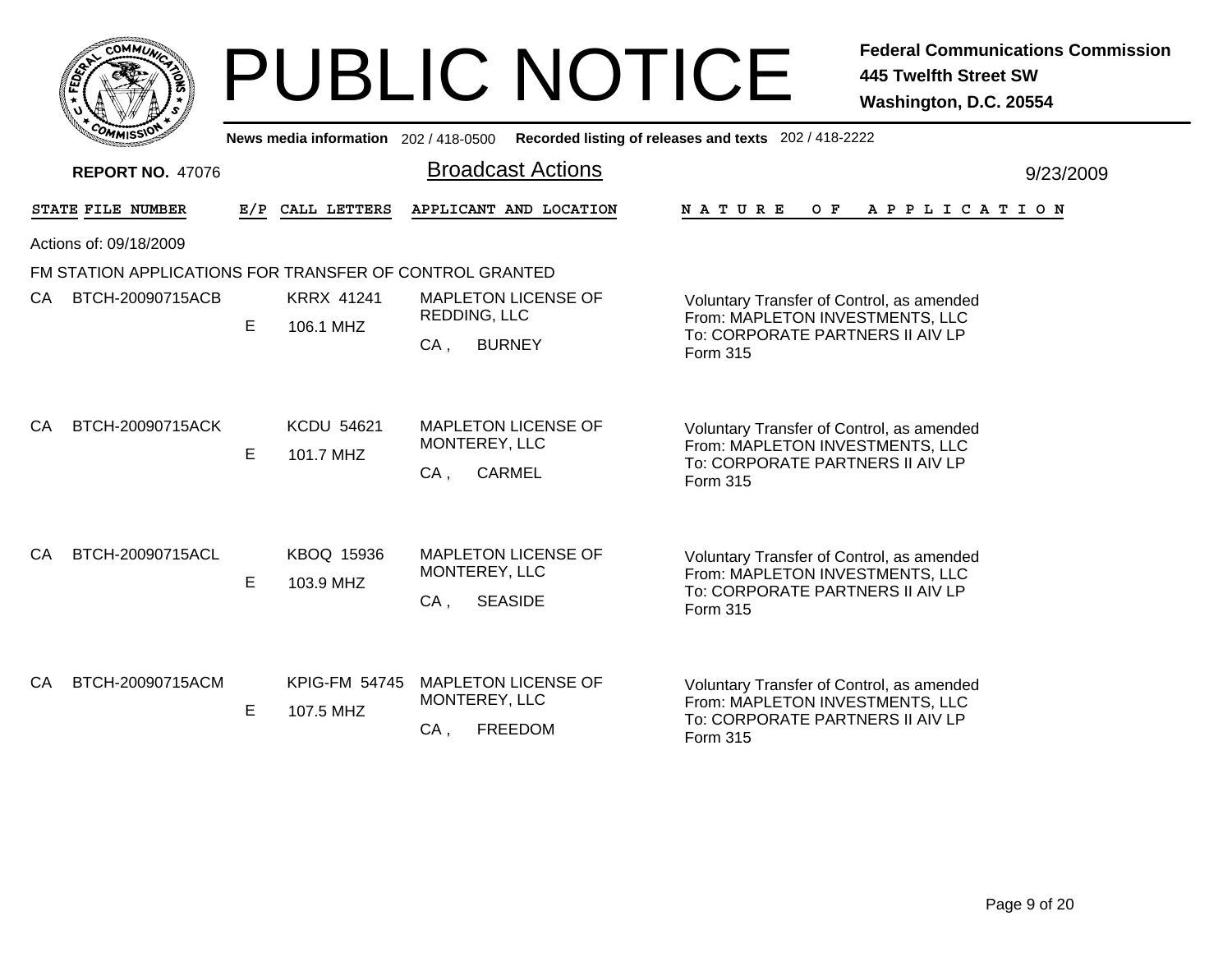|    | $c_{\mathbf{O}}$ | <b>MMUNT</b>             | ¢ |   |
|----|------------------|--------------------------|---|---|
| ສັ |                  |                          | ٥ | る |
|    |                  |                          |   |   |
|    | CO <sub>M</sub>  | MISS <sup>\</sup><br>mua |   |   |

|     | <b>EOMMISSION</b>                                       |     | News media information 202/418-0500 |                                                                     | Recorded listing of releases and texts 202 / 418-2222                                                                        |  |  |
|-----|---------------------------------------------------------|-----|-------------------------------------|---------------------------------------------------------------------|------------------------------------------------------------------------------------------------------------------------------|--|--|
|     | <b>REPORT NO. 47076</b>                                 |     |                                     | <b>Broadcast Actions</b>                                            | 9/23/2009                                                                                                                    |  |  |
|     | STATE FILE NUMBER                                       | E/P | CALL LETTERS                        | APPLICANT AND LOCATION                                              | NATURE<br>O F<br>A P P L I C A T I O N                                                                                       |  |  |
|     | Actions of: 09/18/2009                                  |     |                                     |                                                                     |                                                                                                                              |  |  |
|     | FM STATION APPLICATIONS FOR TRANSFER OF CONTROL GRANTED |     |                                     |                                                                     |                                                                                                                              |  |  |
| CA  | BTCH-20090715ACN                                        | E   | <b>KHIP 9858</b><br>104.3 MHZ       | <b>MAPLETON LICENSE OF</b><br>MONTEREY, LLC                         | Voluntary Transfer of Control, as amended<br>From: MAPLETON INVESTMENTS, LLC                                                 |  |  |
|     |                                                         |     |                                     | <b>GONZALES</b><br>$CA$ ,                                           | To: CORPORATE PARTNERS II AIV LP<br>Form 315                                                                                 |  |  |
| CA  | BTCH-20090715ACQ                                        | E   | <b>KKHK 29337</b><br>95.5 MHZ       | <b>MAPLETON LICENSE OF</b><br>MONTEREY, LLC<br>CA,<br><b>CARMEL</b> | Voluntary Transfer of Control, as amended<br>From: MAPLETON INVESTMENTS, LLC<br>To: CORPORATE PARTNERS II AIV LP<br>Form 315 |  |  |
| OR. | BTCH-20090715ADD                                        | E   | KTMT-FM<br>60313<br>93.7 MHZ        | <b>MAPLETON LICENSE OF</b><br>MEDFORD, LLC<br><b>MEDFORD</b><br>OR. | Voluntary Transfer of Control, as amended<br>From: MAPLETON INVESTMENTS, LLC<br>To: CORPORATE PARTNERS II AIV LP<br>Form 315 |  |  |
| OR. | BTCH-20090715ADI                                        | E   | <b>KBOY-FM</b><br>33678<br>95.7 MHZ | <b>MAPLETON LICENSE OF</b><br>MEDFORD, LLC<br><b>MEDFORD</b><br>OR, | Voluntary Transfer of Control, as amended<br>From: MAPLETON INVESTMENTS, LLC<br>To: CORPORATE PARTNERS II AIV LP<br>Form 315 |  |  |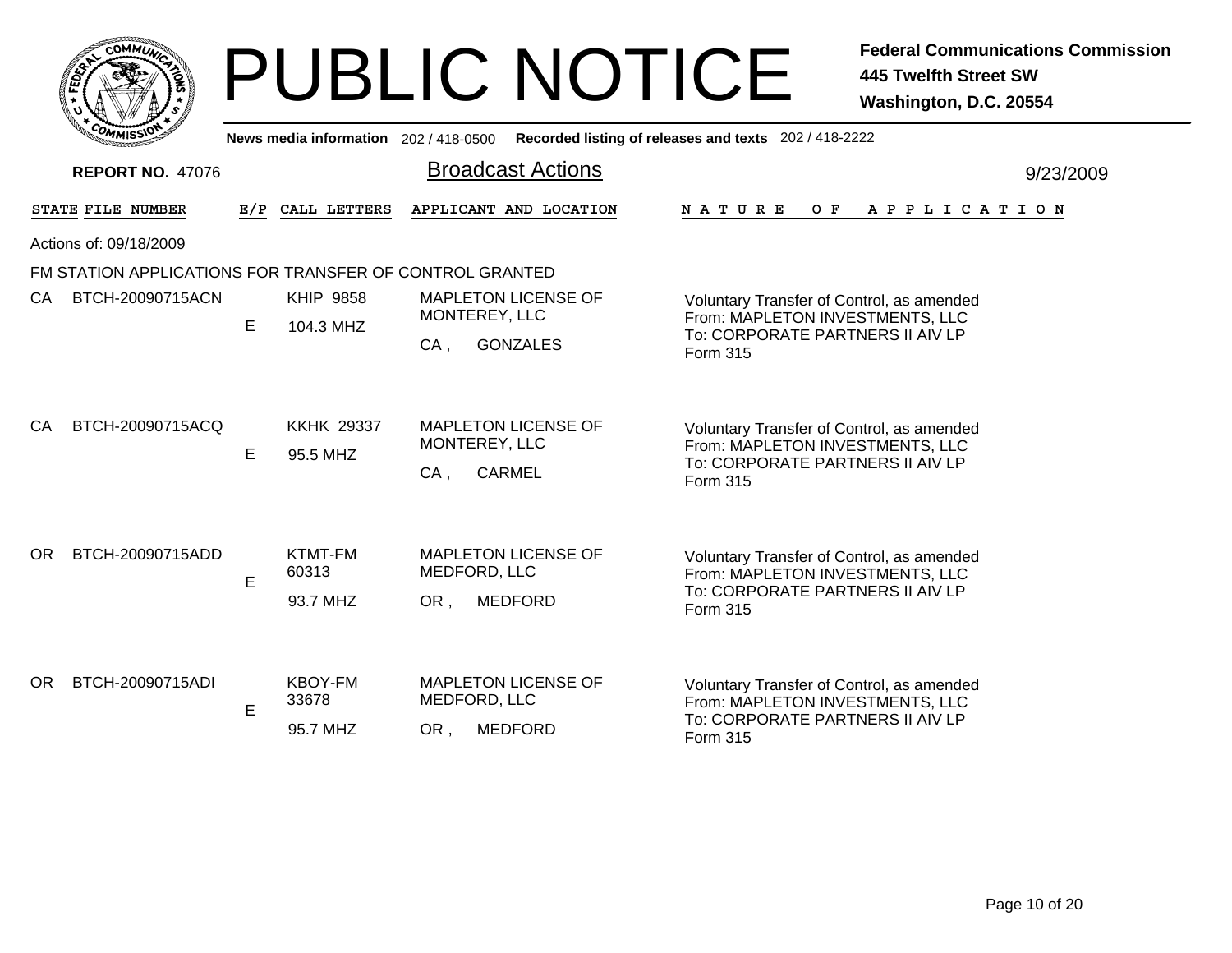|    | <b>MMUNT</b><br>COI<br>¢ |   |
|----|--------------------------|---|
| និ |                          | 磊 |
|    |                          |   |
|    | COM<br>MISS<br>mua       |   |

|      | <b>COMMISSION</b>                                       |     | News media information 202 / 418-0500 |                                                                       | Recorded listing of releases and texts 202 / 418-2222                                                                        |  |
|------|---------------------------------------------------------|-----|---------------------------------------|-----------------------------------------------------------------------|------------------------------------------------------------------------------------------------------------------------------|--|
|      | <b>REPORT NO. 47076</b>                                 |     |                                       | <b>Broadcast Actions</b>                                              | 9/23/2009                                                                                                                    |  |
|      | STATE FILE NUMBER                                       | E/P | CALL LETTERS                          | APPLICANT AND LOCATION                                                | <b>NATURE</b><br>O F<br>A P P L I C A T I O N                                                                                |  |
|      | Actions of: 09/18/2009                                  |     |                                       |                                                                       |                                                                                                                              |  |
|      | FM STATION APPLICATIONS FOR TRANSFER OF CONTROL GRANTED |     |                                       |                                                                       |                                                                                                                              |  |
| OR . | BTCH-20090715ADL                                        | E   | <b>KCMX-FM</b><br>57434               | <b>MAPLETON LICENSE OF</b><br>MEDFORD, LLC                            | Voluntary Transfer of Control, as amended<br>From: MAPLETON INVESTMENTS, LLC                                                 |  |
|      |                                                         |     | 101.9 MHZ                             | <b>ASHLAND</b><br>OR,                                                 | To: CORPORATE PARTNERS II AIV LP<br>Form 315                                                                                 |  |
| OR.  | BTCH-20090715ADN                                        | E   | <b>KAKT 17573</b><br>105.1 MHZ        | <b>MAPLETON LICENSE OF</b><br>MEDFORD, LLC<br><b>PHOENIX</b><br>OR,   | Voluntary Transfer of Control, as amended<br>From: MAPLETON INVESTMENTS, LLC<br>To: CORPORATE PARTNERS II AIV LP<br>Form 315 |  |
| CA.  | BTCH-20090715AGQ                                        | E   | <b>KBRE 11707</b><br>92.5 MHZ         | <b>MAPLETON LICENSE OF</b><br>MERCED, LLC<br><b>ATWATER</b><br>$CA$ , | Voluntary Transfer of Control, as amended<br>From: MAPLETON INVESTMENTS, LLC<br>To: CORPORATE PARTNERS II AIV LP<br>Form 315 |  |
| CA   | BTCH-20090715AGR                                        | E   | <b>KABX-FM</b><br>41173<br>97.5 MHZ   | <b>MAPLETON LICENSE OF</b><br>MERCED, LLC<br><b>MERCED</b><br>$CA$ ,  | Voluntary Transfer of Control, as amended<br>From: MAPLETON INVESTMENTS, LLC<br>To: CORPORATE PARTNERS II AIV LP<br>Form 315 |  |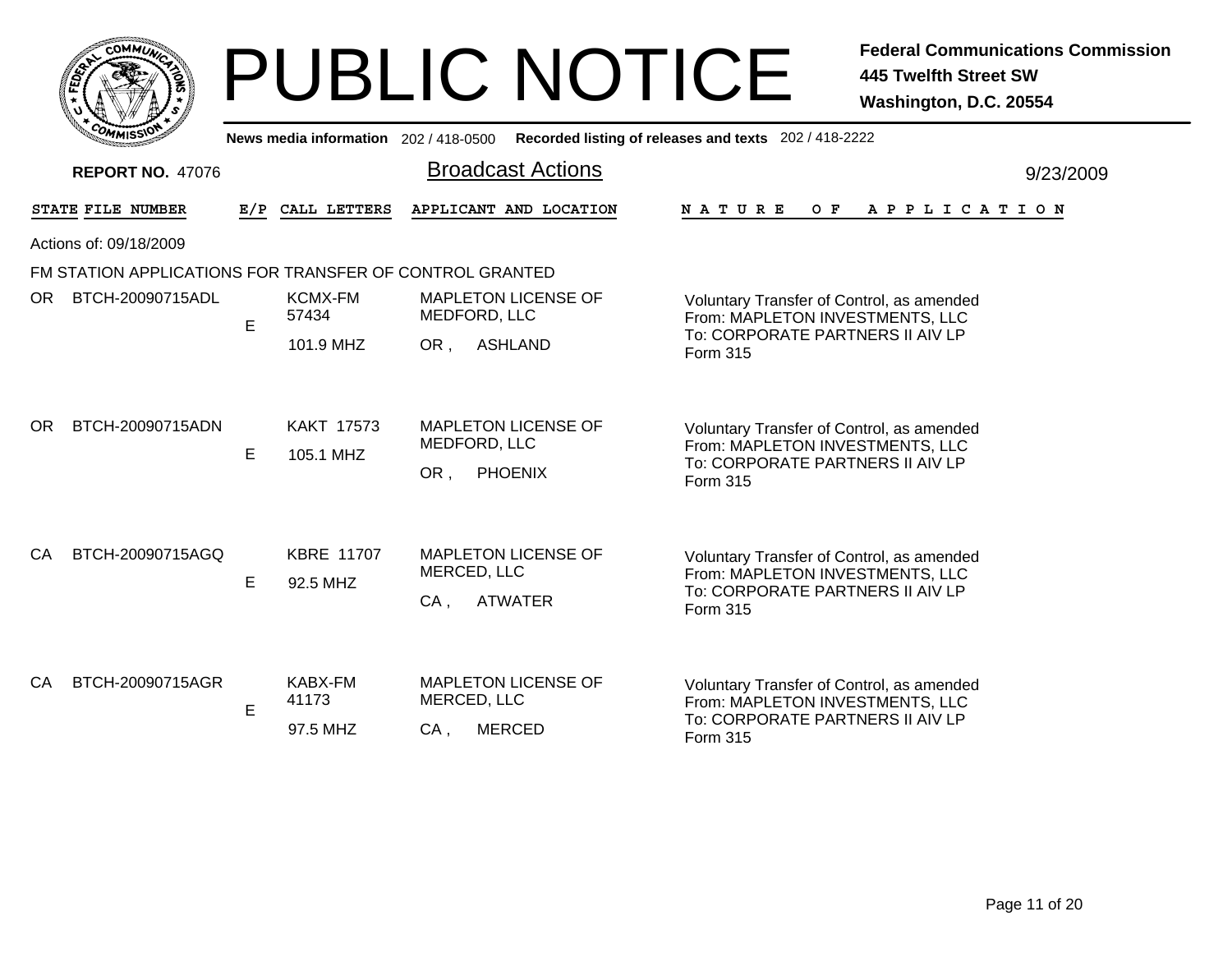|     |                 | <b>MMUNA</b><br>CO <sub>1</sub> | ¢. |        |
|-----|-----------------|---------------------------------|----|--------|
| ឆ្ន |                 |                                 |    | 2<br>磊 |
|     |                 |                                 |    |        |
|     | CO <sub>M</sub> | MISS <sup>\</sup><br>mua        |    |        |

Broadcast Actions 9/23/2009**News media information** 202 / 418-0500 **Recorded listing of releases and texts** 202 / 418-2222 **REPORT NO.** 47076STATE FILE NUMBER **FILE NUMBER E/P CALL LETTERS APPLICANT AND LOCATION N A T U R E O F A P P L I C A T I O N** Actions of: 09/18/2009FM STATION APPLICATIONS FOR TRANSFER OF CONTROL GRANTED98.7 MHZ , WINTON ECA. Voluntary Transfer of Control, as amended From: MAPLETON INVESTMENTS, LLC To: CORPORATE PARTNERS II AIV LPForm 315MAPLETON LICENSE OFMERCED, LLC KLOQ-FM65374CA BTCH-20090715AGS , MERCED E 106.3 MHZCA. Voluntary Transfer of Control, as amended From: MAPLETON INVESTMENTS, LLC To: CORPORATE PARTNERS II AIV LPForm 315MAPLETON LICENSE OFMERCED, LLC CA BTCH-20090715AGT KNAH 15099 , CORCORAN E 102.3 MHZCA, Voluntary Transfer of Control, as amended From: MAPLETON INVESTMENTS, LLC To: CORPORATE PARTNERS II AIV, LP Form 316MAPLETON COMMUNICATIONS, LLCCA BTCH-20090715AGW KBLO 54541 , SANTA MARGARITA E 106.1 MHZCA, Voluntary Transfer of Control, as amended From: MAPLETON INVESTMENTS, LLC To: CORPORATE PARTNERS II AIV, LP Form 316MAPLETON LICENSE OF SANLUIS OBISPO, LLC CA BTCH-20090715AHA KWWV 25960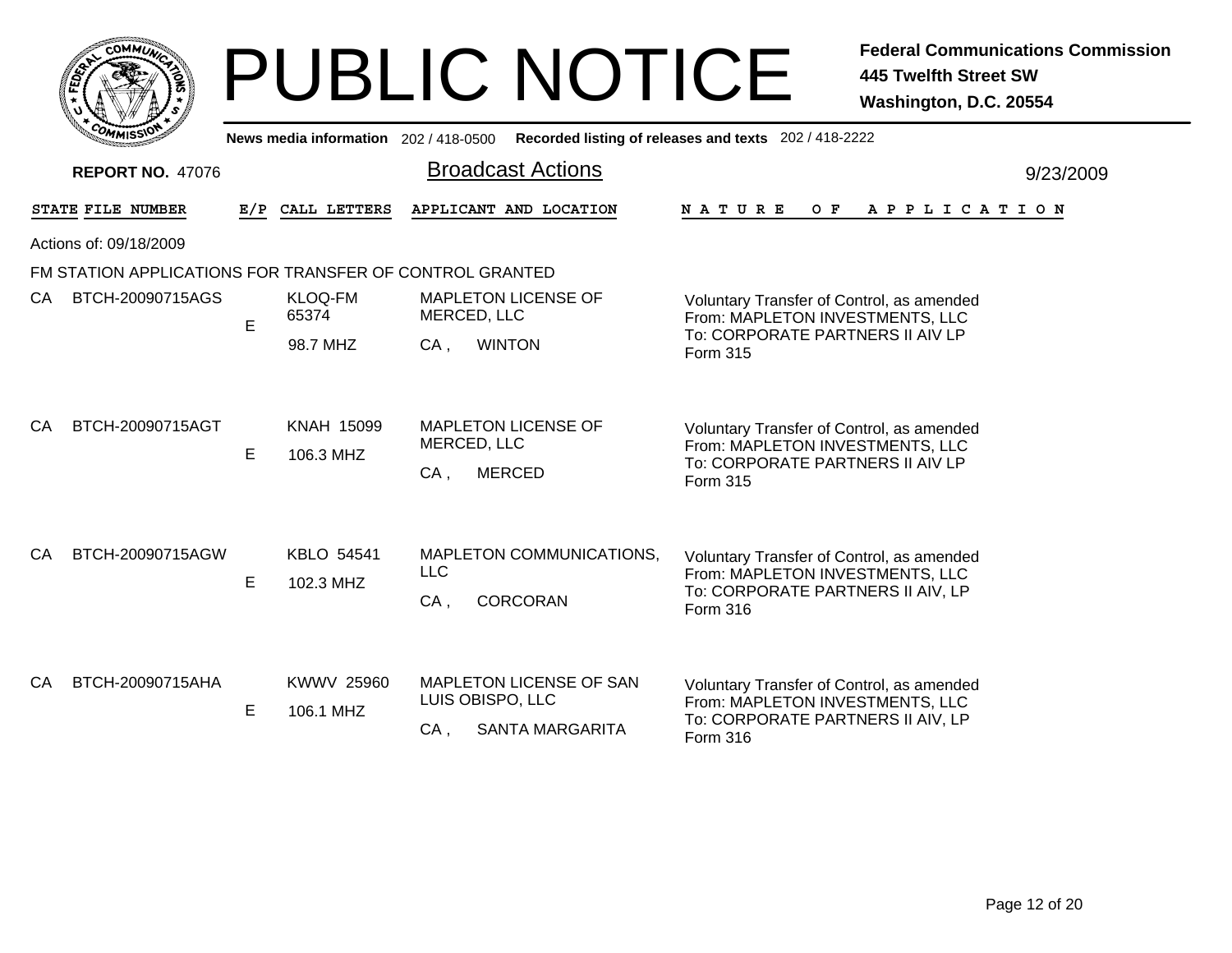| <b>COMMI</b>                                            |                                       |                                     | <b>PUBLIC NOTICE</b>                                                      | <b>Federal Communications Commission</b><br><b>445 Twelfth Street SW</b><br>Washington, D.C. 20554                            |  |  |  |  |  |  |
|---------------------------------------------------------|---------------------------------------|-------------------------------------|---------------------------------------------------------------------------|-------------------------------------------------------------------------------------------------------------------------------|--|--|--|--|--|--|
|                                                         |                                       | News media information 202/418-0500 |                                                                           | Recorded listing of releases and texts 202 / 418-2222                                                                         |  |  |  |  |  |  |
| <b>REPORT NO. 47076</b>                                 | <b>Broadcast Actions</b><br>9/23/2009 |                                     |                                                                           |                                                                                                                               |  |  |  |  |  |  |
| STATE FILE NUMBER                                       | E/P                                   | CALL LETTERS                        | APPLICANT AND LOCATION                                                    | N A T U R E<br>O F<br>A P P L I C A T I O N                                                                                   |  |  |  |  |  |  |
| Actions of: 09/18/2009                                  |                                       |                                     |                                                                           |                                                                                                                               |  |  |  |  |  |  |
| FM STATION APPLICATIONS FOR TRANSFER OF CONTROL GRANTED |                                       |                                     |                                                                           |                                                                                                                               |  |  |  |  |  |  |
| CA BTCH-20090715AHB                                     | E                                     | <b>KPYG 9851</b><br>94.9 MHZ        | MAPLETON LICENSE OF SAN<br>LUIS OBISPO, LLC<br><b>CAYUCOS</b><br>CA.      | Voluntary Transfer of Control, as amended<br>From: MAPLETON INVESTMENTS, LLC<br>To: CORPORATE PARTNERS II AIV, LP<br>Form 316 |  |  |  |  |  |  |
| BTCH-20090715AHD<br>CA                                  | E.                                    | KXTZ 30108<br>95.3 MHZ              | MAPLETON LICENSE OF SAN<br>LUIS OBISPO, LLC<br>PISMO BEACH<br>$CA$ ,      | Voluntary Transfer of Control, as amended<br>From: MAPLETON INVESTMENTS, LLC<br>To: CORPORATE PARTNERS II AIV, LP<br>Form 316 |  |  |  |  |  |  |
| BTCH-20090715AHE<br>CA.                                 | E.                                    | KXDZ 70781<br>100.5 MHZ             | MAPLETON LICENSE OF SAN<br>LUIS OBISPO, LLC<br>$CA$ ,<br><b>TEMPLETON</b> | Voluntary Transfer of Control, as amended<br>From: MAPLETON INVESTMENTS, LLC<br>To: CORPORATE PARTNERS II AIV, LP<br>Form 316 |  |  |  |  |  |  |
| BTCH-20090715AHG<br>CA                                  | Е                                     | KZAP 56714<br>96.7 MHZ              | MAPLETON LICENSE OF CHICO,<br><b>LLC</b><br>$CA$ ,<br><b>PARADISE</b>     | Voluntary Transfer of Control, as amended<br>From: MAPLETON INVESTMENTS, LLC<br>To: CORPORATE PARTNERS II AIV, LP<br>Form 316 |  |  |  |  |  |  |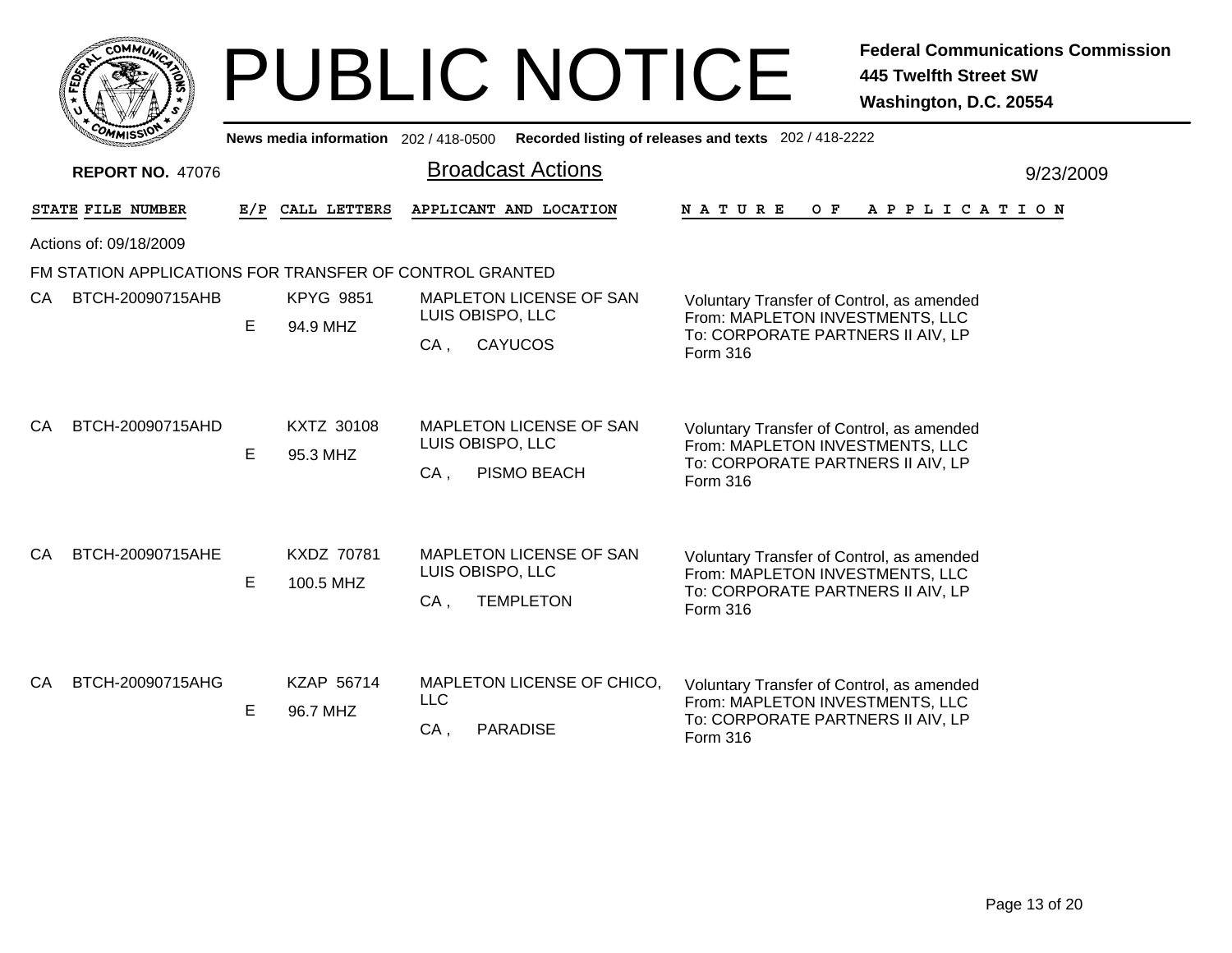|                                                         |   |                                       | <b>PUBLIC NOTICE</b>                                               | <b>Federal Communications Commission</b><br><b>445 Twelfth Street SW</b><br>Washington, D.C. 20554                                             |
|---------------------------------------------------------|---|---------------------------------------|--------------------------------------------------------------------|------------------------------------------------------------------------------------------------------------------------------------------------|
|                                                         |   | News media information 202 / 418-0500 |                                                                    | Recorded listing of releases and texts 202 / 418-2222                                                                                          |
| <b>REPORT NO. 47076</b>                                 |   |                                       | <b>Broadcast Actions</b>                                           | 9/23/2009                                                                                                                                      |
| STATE FILE NUMBER                                       |   | E/P CALL LETTERS                      | APPLICANT AND LOCATION                                             | N A T U R E<br>O F<br>A P P L I C A T I O N                                                                                                    |
| Actions of: 09/18/2009                                  |   |                                       |                                                                    |                                                                                                                                                |
| FM STATION APPLICATIONS FOR TRANSFER OF CONTROL GRANTED |   |                                       |                                                                    |                                                                                                                                                |
| BTCH-20090715AHH<br>CA.                                 | Е | KQPT 51638<br>107.5 MHZ               | MAPLETON LICENSE OF CHICO,<br><b>LLC</b><br>CA,<br><b>COLUSA</b>   | Voluntary Transfer of Control, as amended<br>From: MAPLETON INVESTMENTS, LLC<br>To: CORPORATE PARTNERS II AIV, LP<br>Form 316                  |
| BTCH-20090715AHI<br>CA.                                 | E | <b>KFMF 51637</b><br>93.9 MHZ         | MAPLETON LICENSE OF CHICO,<br><b>LLC</b><br><b>CHICO</b><br>$CA$ , | Voluntary Transfer of Control, as amended<br>From: MAPLETON INVESTMENTS, LLC<br>To: CORPORATE PARTNERS II AIV, LP<br>Form 316                  |
| BTCH-20090715AHJ<br>CA.                                 | Е | KALF 40919<br>95.7 MHZ                | MAPLETON LICENSE OF CHICO,<br>LLC<br>CA,<br><b>RED BLUFF</b>       | Voluntary Transfer of Control, as amended<br>From: MAPLETON INVESTMENTS, LLC<br>To: CORPORATE PARTNERS II AIV, LP<br>Form 316                  |
| BTCH-20090803AES<br>MN.                                 | E | <b>KLKS 36401</b><br>104.3 MHZ        | LAKES BROADCASTING GROUP.<br>INC.<br>$MN$ ,<br><b>BREEZY POINT</b> | Involuntary Transfer of Control, as amended<br>From: MARY LEE BUNDGAARD, DECEASED<br>To: ERNEST BUNDGAARD, PERSONAL REPRESENTATIVE<br>Form 316 |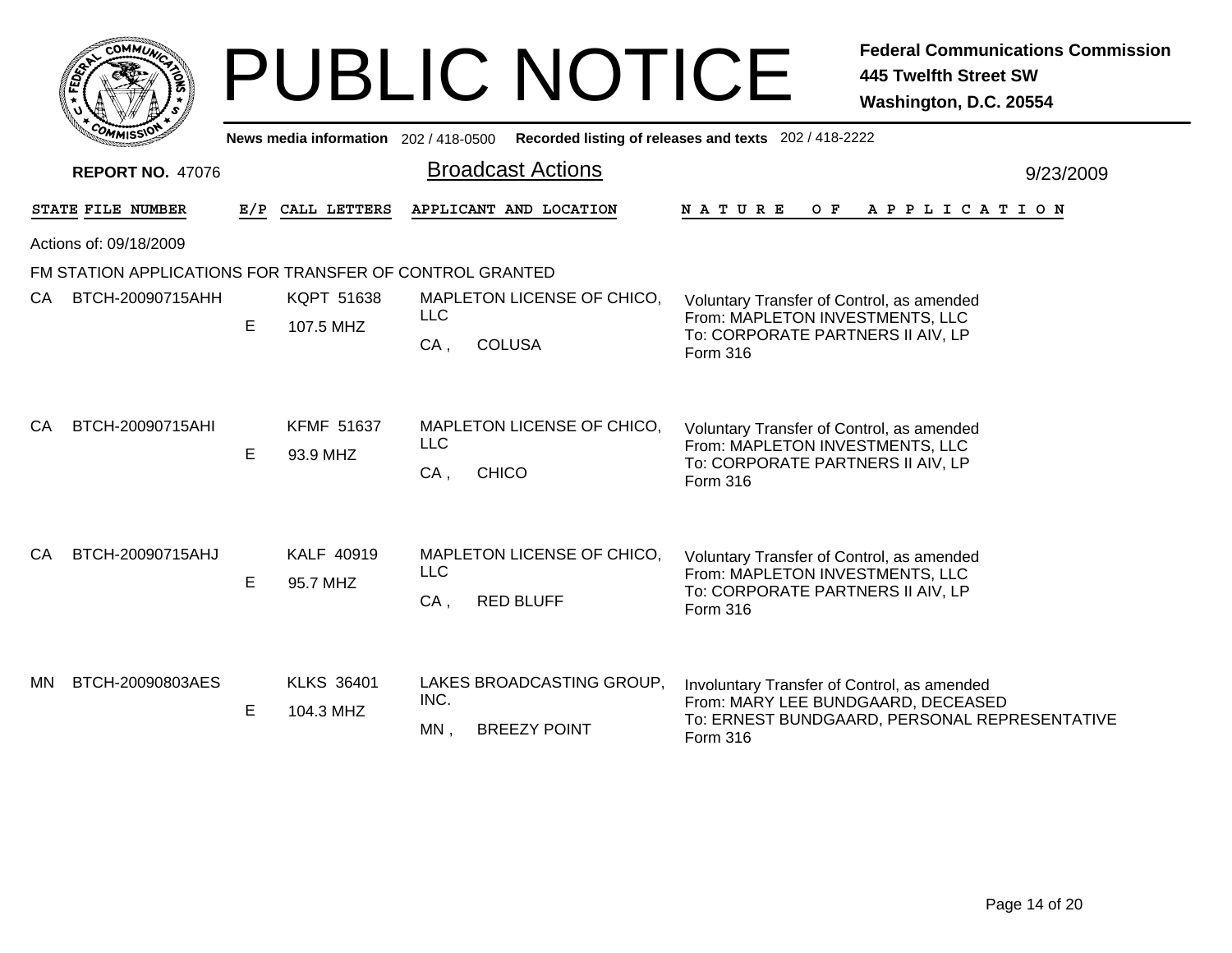|                                                                                                |                                                              |    |                          |        | <b>PUBLIC NOTICE</b>                                                        |                                                                                                                                                    | <b>Federal Communications Commission</b><br><b>445 Twelfth Street SW</b><br>Washington, D.C. 20554 |  |  |
|------------------------------------------------------------------------------------------------|--------------------------------------------------------------|----|--------------------------|--------|-----------------------------------------------------------------------------|----------------------------------------------------------------------------------------------------------------------------------------------------|----------------------------------------------------------------------------------------------------|--|--|
| Recorded listing of releases and texts 202 / 418-2222<br>News media information 202 / 418-0500 |                                                              |    |                          |        |                                                                             |                                                                                                                                                    |                                                                                                    |  |  |
|                                                                                                | <b>REPORT NO. 47076</b>                                      |    |                          |        | <b>Broadcast Actions</b>                                                    |                                                                                                                                                    | 9/23/2009                                                                                          |  |  |
|                                                                                                | STATE FILE NUMBER                                            |    | E/P CALL LETTERS         |        | APPLICANT AND LOCATION                                                      | N A T U R E                                                                                                                                        | OF APPLICATION                                                                                     |  |  |
|                                                                                                | Actions of: 09/18/2009                                       |    |                          |        |                                                                             |                                                                                                                                                    |                                                                                                    |  |  |
|                                                                                                | FM STATION APPLICATIONS FOR TRANSFER OF CONTROL GRANTED      |    |                          |        |                                                                             |                                                                                                                                                    |                                                                                                    |  |  |
| MN.                                                                                            | BTCH-20090803AEW                                             |    | <b>KLKS 36401</b>        | INC.   | LAKES BROADCASTING GROUP,                                                   | Involuntary Transfer of Control, as amended                                                                                                        | From: ERNEST BUNDGAARD, PERSONAL RESPRESNTATIVE                                                    |  |  |
|                                                                                                |                                                              | E. | 104.3 MHZ                | $MN$ , | <b>BREEZY POINT</b>                                                         | To: ERNEST BUNDGAARD<br>Form 316                                                                                                                   |                                                                                                    |  |  |
|                                                                                                |                                                              |    |                          |        | FM AUXILIARY TRANSMITTING ANTENNA APPLICATIONS FOR AUXILIARY PERMIT GRANTED |                                                                                                                                                    |                                                                                                    |  |  |
| FL                                                                                             | BXPED-20090914ACN                                            |    | <b>WKTO 42684</b>        |        | MIMS COMMUNITY RADIO, INC.                                                  | CP for auxiliary purposes.                                                                                                                         |                                                                                                    |  |  |
|                                                                                                |                                                              | Е  | 88.9 MHZ                 | FL,    | <b>EDGEWATER</b>                                                            |                                                                                                                                                    |                                                                                                    |  |  |
|                                                                                                | FM TRANSLATOR APPLICATIONS FOR ASSIGNMENT OF LICENSE GRANTED |    |                          |        |                                                                             |                                                                                                                                                    |                                                                                                    |  |  |
| ΚY                                                                                             | BALFT-20090729ABX                                            |    | <b>W290AV</b>            |        | RADIO ASSIST MINISTRY, INC.                                                 | Voluntary Assignment of License                                                                                                                    |                                                                                                    |  |  |
|                                                                                                |                                                              | E  | 153981<br>105.9 MHZ      | KY,    | LEXINGTON-FAYETTE                                                           | From: RADIO ASSIST MINISTRY, INC.<br>Form 345<br><b>Granted With Condition</b>                                                                     | To: CARTER COUNTY BROADCASTING COMPANY, INC.                                                       |  |  |
| MI                                                                                             | BALFT-20090729AEO                                            | Е  | W209BC 89020<br>89.7 MHZ | MI,    | <b>FAMILY STATIONS, INC.</b><br>WAKELEE                                     | Voluntary Assignment of License, as amended<br>From: FAMILY STATIONS, INC.<br>To: LARRY LANGFORD, JR.<br>Form 345<br><b>Granted With Condition</b> |                                                                                                    |  |  |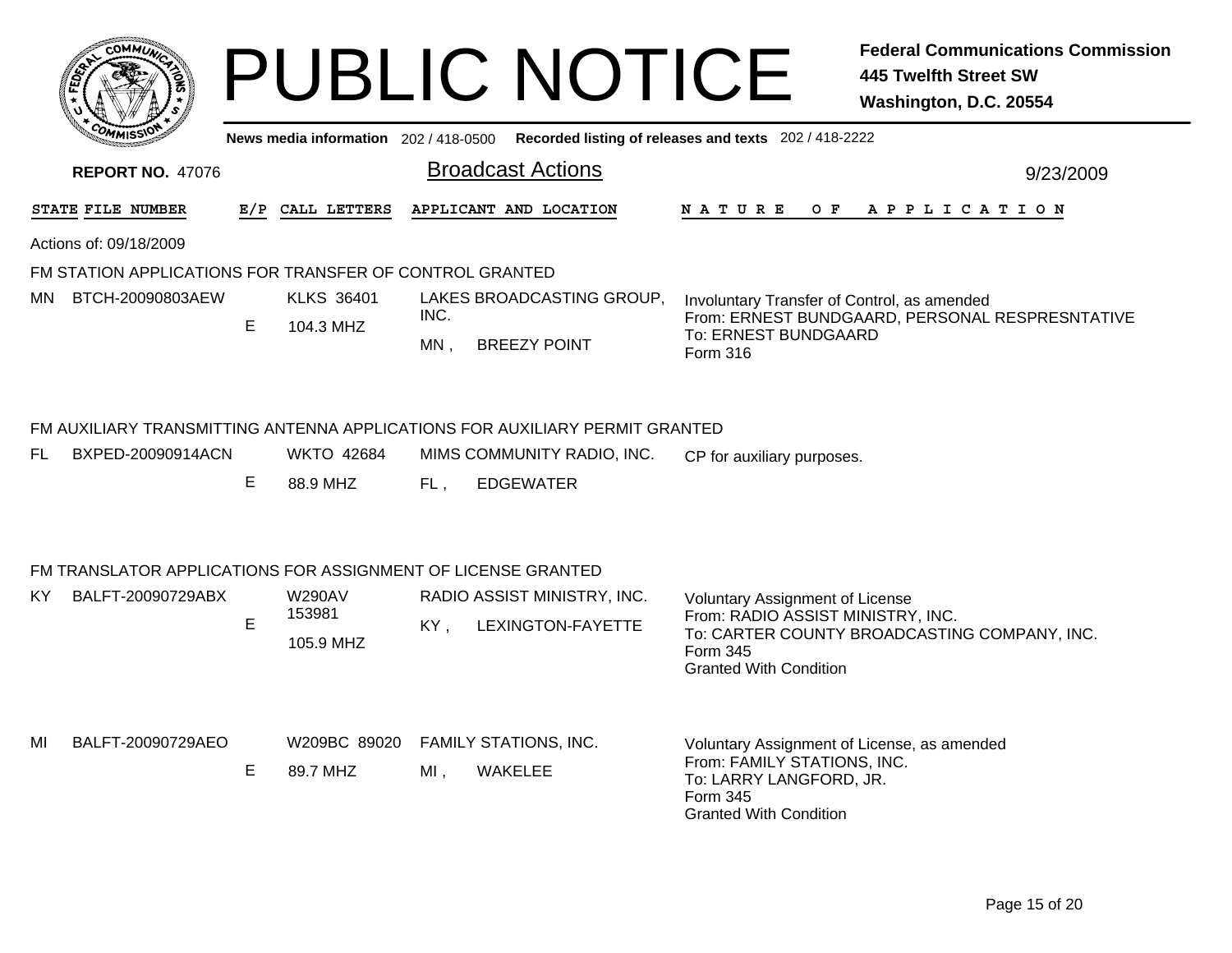|           | сомми                   |     |                                       | <b>PUBLIC NOTICE</b>                                                                                       |                                                       | <b>Federal Communications Commission</b><br><b>445 Twelfth Street SW</b><br>Washington, D.C. 20554 |
|-----------|-------------------------|-----|---------------------------------------|------------------------------------------------------------------------------------------------------------|-------------------------------------------------------|----------------------------------------------------------------------------------------------------|
|           |                         |     | News media information 202 / 418-0500 |                                                                                                            | Recorded listing of releases and texts 202 / 418-2222 |                                                                                                    |
|           | <b>REPORT NO. 47076</b> |     |                                       | <b>Broadcast Actions</b>                                                                                   |                                                       | 9/23/2009                                                                                          |
|           | STATE FILE NUMBER       | E/P | CALL LETTERS                          | APPLICANT AND LOCATION                                                                                     | <b>NATURE</b><br>O F                                  | A P P L I C A T I O N                                                                              |
|           | Actions of: 09/18/2009  |     |                                       |                                                                                                            |                                                       |                                                                                                    |
|           |                         |     |                                       | FM TRANSLATOR APPLICATIONS FOR MINOR MODIFICATION TO A CONSTRUCTION PERMIT GRANTED                         |                                                       |                                                                                                    |
| NV        | BMPFT-20090916ACL       | E   | K215DX 91591<br>90.9 MHZ              | CALVARY CHAPEL OF TWIN<br>FALLS, INC.<br><b>ROUND MOUNTAIN</b><br>NV <sub>1</sub>                          | Mod of CP                                             |                                                                                                    |
|           |                         |     |                                       | FM TRANSLATOR APPLICATIONS FOR MINOR CHANGE TO A LICENSED FACILITY GRANTED                                 |                                                       |                                                                                                    |
| GA.       | BPFT-20090817ACJ        | E   | <b>W238BZ</b><br>141671<br>95.5 MHZ   | RADIO ASSIST MINISTRY, INC<br>GA,<br><b>UNION</b>                                                          | Engineering Amendment filed 09/17/2009                | Minor change in licensed facilities, callsign W242BT.                                              |
| <b>NC</b> | BPFT-20090916AAS        | E   | <b>W252BU</b><br>148024<br>98.3 MHZ   | RADIO TRAINING NETWORK, INC. Minor change in licensed facilities, callsign W252BU.<br>NC,<br><b>DALLAS</b> |                                                       |                                                                                                    |
| UT        | BPFT-20090916ACW        | E   | K219LJ 152502<br>91.7 MHZ             | ONDAS DE VIDA NETWORK, INC.<br><b>SAINT GEORGE</b><br>UT.                                                  |                                                       | Minor change in licensed facilities, callsign K272EX.                                              |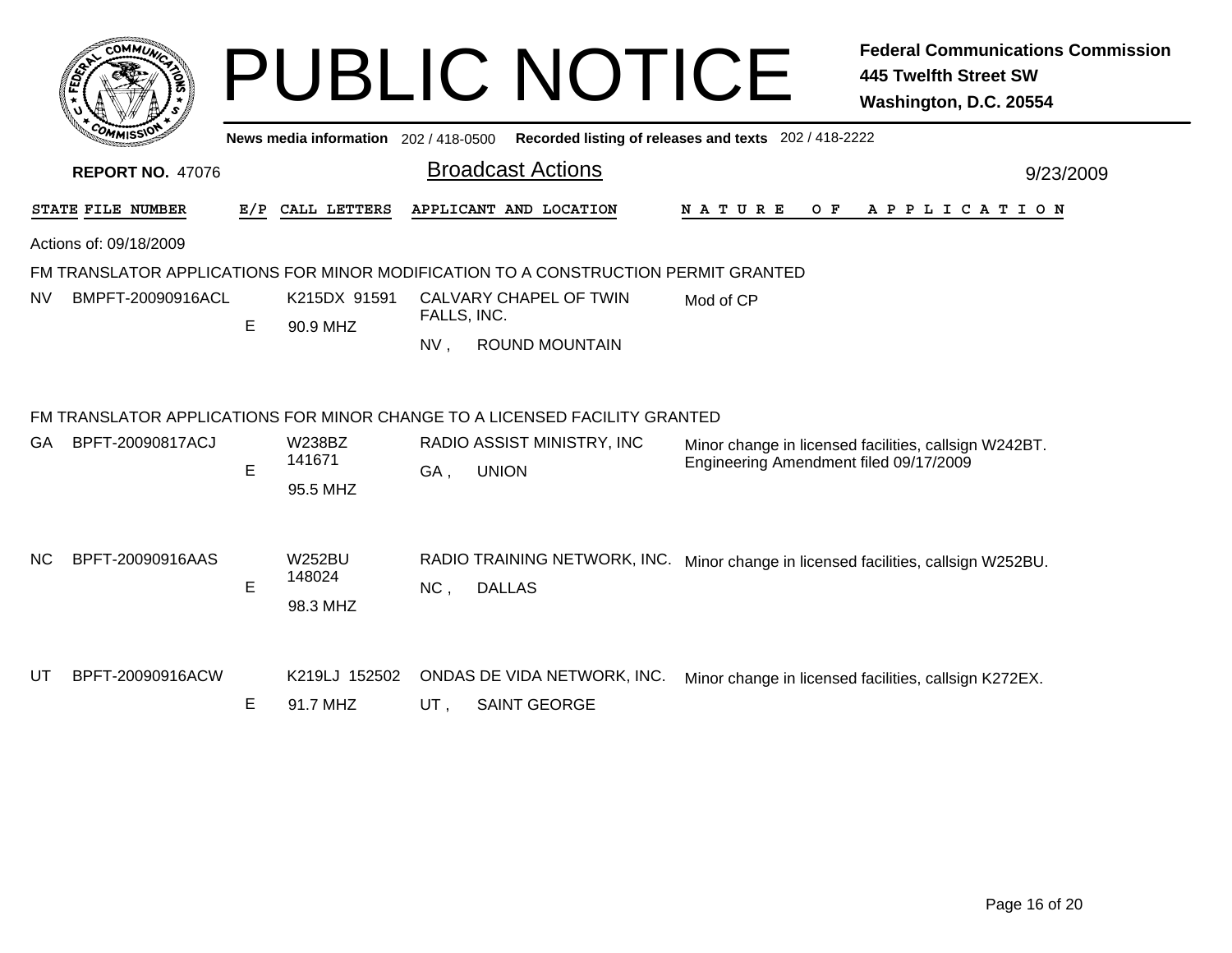|           |                         |   |                                                 |                           | <b>PUBLIC NOTICE</b>                                                                             |                                                       | <b>Federal Communications Commission</b><br><b>445 Twelfth Street SW</b><br>Washington, D.C. 20554 |
|-----------|-------------------------|---|-------------------------------------------------|---------------------------|--------------------------------------------------------------------------------------------------|-------------------------------------------------------|----------------------------------------------------------------------------------------------------|
|           |                         |   | News media information 202/418-0500             |                           |                                                                                                  | Recorded listing of releases and texts 202 / 418-2222 |                                                                                                    |
|           | <b>REPORT NO. 47076</b> |   |                                                 |                           | <b>Broadcast Actions</b>                                                                         |                                                       | 9/23/2009                                                                                          |
|           | STATE FILE NUMBER       |   | E/P CALL LETTERS                                |                           | APPLICANT AND LOCATION                                                                           | N A T U R E<br>O F                                    | A P P L I C A T I O N                                                                              |
|           | Actions of: 09/18/2009  |   |                                                 |                           |                                                                                                  |                                                       |                                                                                                    |
|           |                         |   |                                                 |                           | FM TRANSLATOR APPLICATIONS FOR MINOR CHANGE TO A LICENSED FACILITY GRANTED                       |                                                       |                                                                                                    |
| <b>NV</b> | BPFT-20090917ABZ        |   |                                                 |                           | K234BS 156220 ONDAS DE VIDA, NETWORK, INC. Minor change in licensed facilities, callsign K235BU. |                                                       |                                                                                                    |
|           |                         | E | 94.7 MHZ                                        | $NV$ ,                    | <b>CHARLESTON PARK</b>                                                                           |                                                       |                                                                                                    |
| ΚS        | BPFT-20090917ACE        | E | <b>K275BD</b><br>149164<br>102.9 MHZ            | KS,                       | ZIMMER RADIO, INC.<br><b>PITTSBURG</b>                                                           |                                                       | Minor change in licensed facilities, callsign K275BD.                                              |
| <b>NE</b> | BPFT-20090917ACO        |   | <b>K227BQ</b>                                   |                           | LEGACY COMMUNICATIONS, LLC Minor change in licensed facilities, callsign K227BQ.                 |                                                       |                                                                                                    |
|           |                         | E | 144625                                          | $NE$ ,<br><b>HASTINGS</b> |                                                                                                  |                                                       |                                                                                                    |
| SC        | BPFT-20090917ADB        | E | 93.3 MHZ<br><b>W237BK</b><br>147999<br>95.3 MHZ | INC.<br>SC,               | EDGEWATER BROADCASTING,<br><b>MARION</b>                                                         |                                                       | Minor change in licensed facilities, callsign W290BP.                                              |
| MA        | BPFT-20090917ADD        | E | <b>W236BX</b><br>146879<br>95.1 MHZ             | MA .                      | RADIO ASSIST MINISTRY, INC.<br><b>GLOUCESTER</b>                                                 |                                                       | Minor change in licensed facilities, callsign W236BX.                                              |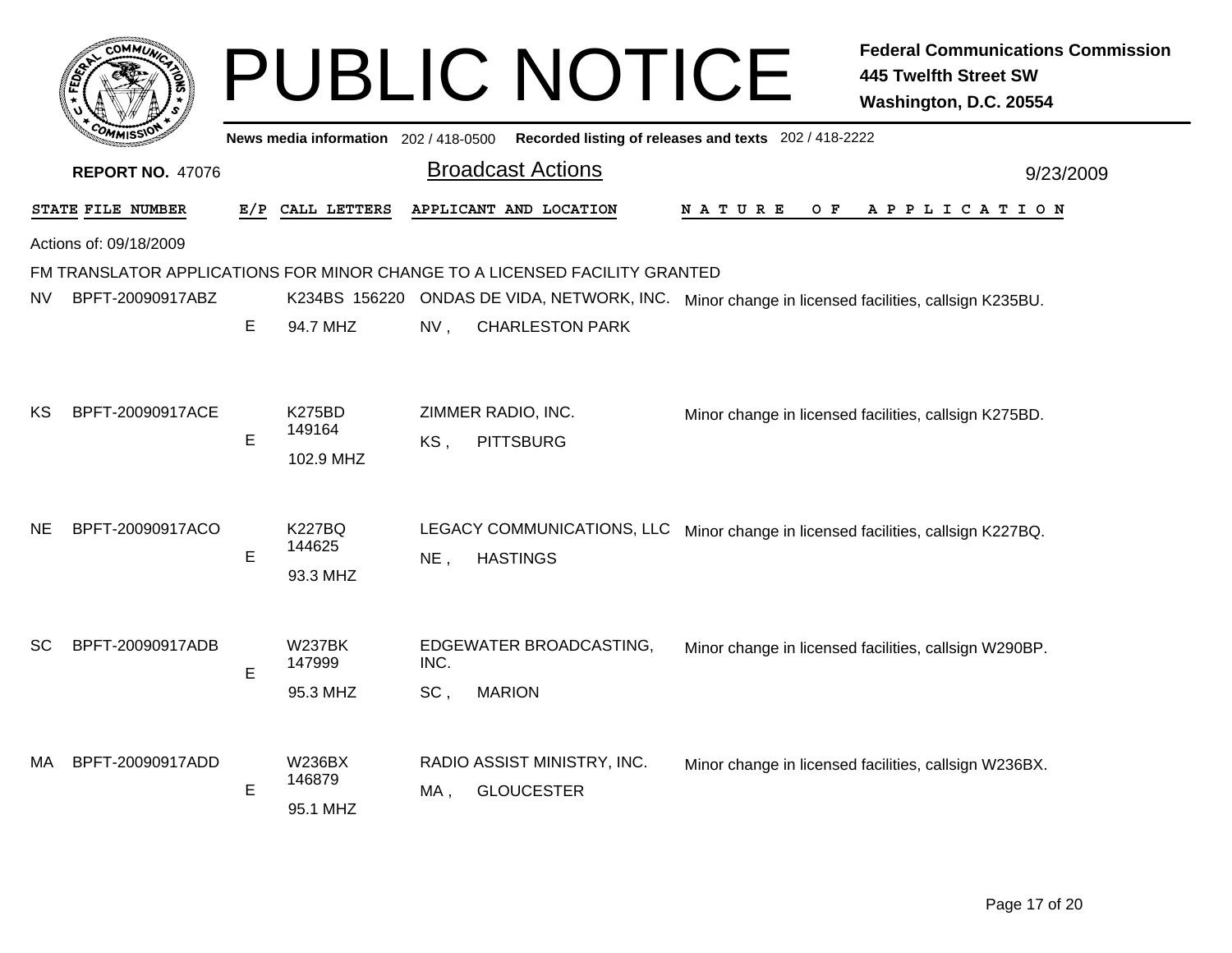|                                                                                                                                                                                   |                         |     |                           |                        | <b>PUBLIC NOTICE</b>                                                                        |                                                                                                                              | <b>Federal Communications Commission</b><br><b>445 Twelfth Street SW</b><br>Washington, D.C. 20554 |
|-----------------------------------------------------------------------------------------------------------------------------------------------------------------------------------|-------------------------|-----|---------------------------|------------------------|---------------------------------------------------------------------------------------------|------------------------------------------------------------------------------------------------------------------------------|----------------------------------------------------------------------------------------------------|
|                                                                                                                                                                                   |                         |     |                           |                        | News media information 202 / 418-0500 Recorded listing of releases and texts 202 / 418-2222 |                                                                                                                              |                                                                                                    |
|                                                                                                                                                                                   | <b>REPORT NO. 47076</b> |     |                           |                        | <b>Broadcast Actions</b>                                                                    |                                                                                                                              | 9/23/2009                                                                                          |
|                                                                                                                                                                                   | STATE FILE NUMBER       | E/P | CALL LETTERS              |                        | APPLICANT AND LOCATION                                                                      | <b>NATURE</b>                                                                                                                | OF APPLICATION                                                                                     |
|                                                                                                                                                                                   | Actions of: 09/18/2009  |     |                           |                        |                                                                                             |                                                                                                                              |                                                                                                    |
|                                                                                                                                                                                   |                         |     |                           |                        | FM TRANSLATOR APPLICATIONS FOR MINOR CHANGE TO A LICENSED FACILITY GRANTED                  |                                                                                                                              |                                                                                                    |
| CA.                                                                                                                                                                               | BPFT-20090917ADE        | E   | K276FH<br>141845          | <b>FELLOWSHIP</b>      | <b>HORIZON CHRISTIAN</b>                                                                    | Minor change in licensed facilities, callsign K279BE.                                                                        |                                                                                                    |
|                                                                                                                                                                                   |                         |     | 103.1 MHZ                 | $CA$ ,                 | <b>BAKERSFIELD</b>                                                                          |                                                                                                                              |                                                                                                    |
| FM TRANSLATOR APPLICATIONS FOR TRANSFER OF CONTROL GRANTED<br>BTCFT-20090715ACC<br>K285DD 41240<br><b>MAPLETON LICENSE OF</b><br>CA.<br>Voluntary Transfer of Control, as amended |                         |     |                           |                        |                                                                                             |                                                                                                                              |                                                                                                    |
|                                                                                                                                                                                   |                         | E   | 104.9 MHZ                 | REDDING, LLC<br>$CA$ , | <b>BURNEY</b>                                                                               | From: MAPLETON INVESTMENTS, LLC<br>To: CORPORATE PARTNERS II AIV LP<br>Form 315                                              |                                                                                                    |
| CA.                                                                                                                                                                               | BTCFT-20090715ACO       | E   | K291AE 84889<br>106.1 MHZ | CA,                    | <b>MAPLETON LICENSE OF</b><br>MONTEREY, LLC<br><b>SEASIDE</b>                               | Voluntary Transfer of Control, as amended<br>From: MAPLETON INVESTMENTS, LLC<br>To: CORPORATE PARTNERS II AIV LP<br>Form 315 |                                                                                                    |
| OR.                                                                                                                                                                               | BTCFT-20090715ADE       | Е   | K221CP 60310<br>92.1 MHZ  | MEDFORD, LLC<br>OR ,   | <b>MAPLETON LICENSE OF</b><br><b>GRANTS PASS</b>                                            | Voluntary Transfer of Control, as amended<br>From: MAPLETON INVESTMENTS, LLC<br>To: CORPORATE PARTNERS II AIV LP<br>Form 315 |                                                                                                    |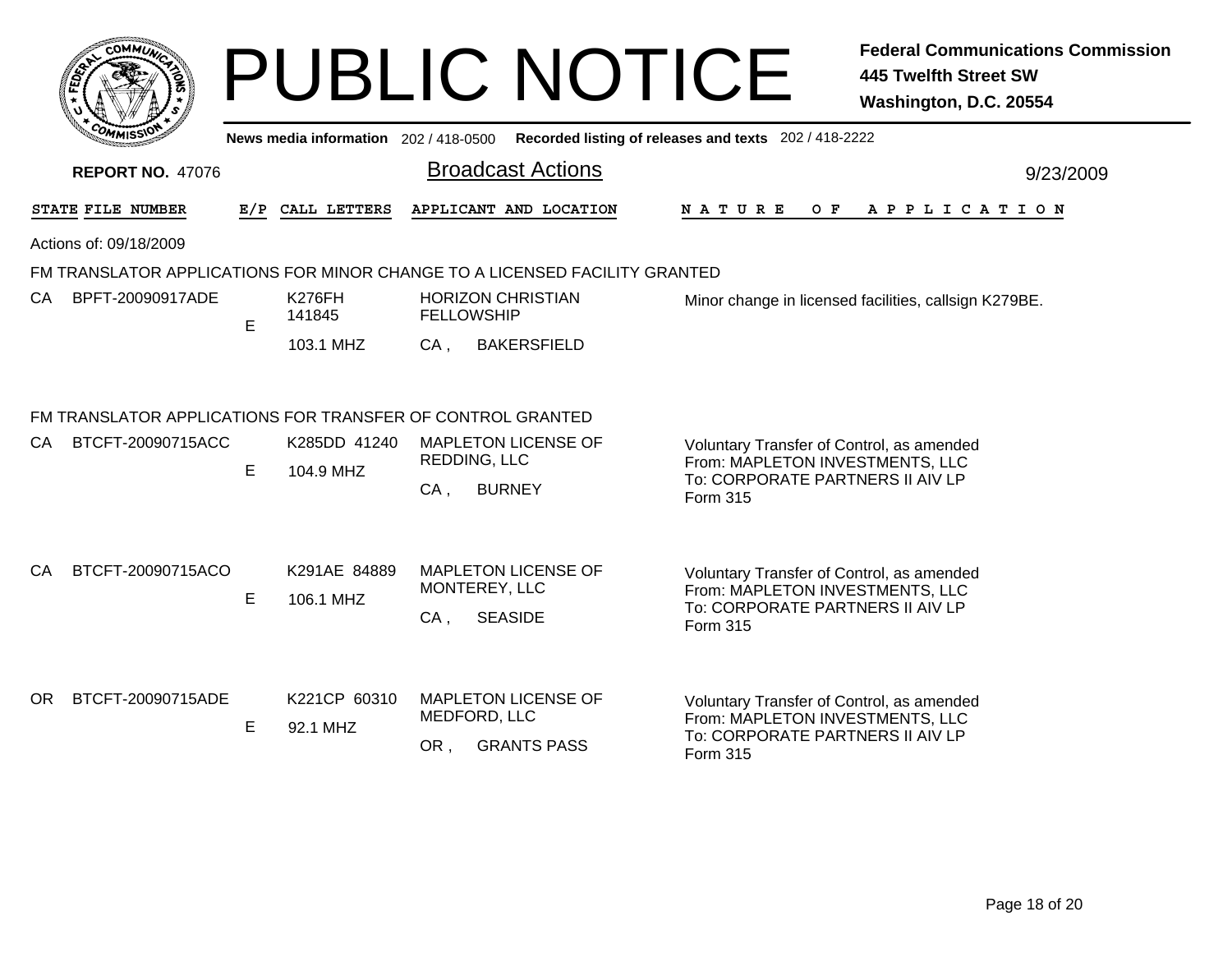|      |     | <b>MMUNT</b><br>ا0، | ¢. |  |
|------|-----|---------------------|----|--|
| ప్లో |     |                     |    |  |
|      |     |                     |    |  |
|      | COM | MISS<br>mua         |    |  |

|     | <b>COMMISSION</b>       |   |                           | News media information 202 / 418-0500 Recorded listing of releases and texts 202 / 418-2222 |                                                                                                                                     |           |
|-----|-------------------------|---|---------------------------|---------------------------------------------------------------------------------------------|-------------------------------------------------------------------------------------------------------------------------------------|-----------|
|     | <b>REPORT NO. 47076</b> |   |                           | <b>Broadcast Actions</b>                                                                    |                                                                                                                                     | 9/23/2009 |
|     | STATE FILE NUMBER       |   | E/P CALL LETTERS          | APPLICANT AND LOCATION                                                                      | NATURE<br>A P P L I C A T I O N<br>O F                                                                                              |           |
|     | Actions of: 09/18/2009  |   |                           |                                                                                             |                                                                                                                                     |           |
|     |                         |   |                           | FM TRANSLATOR APPLICATIONS FOR TRANSFER OF CONTROL GRANTED                                  |                                                                                                                                     |           |
| OR. | BTCFT-20090715ADF       | E | K227AA 60311<br>93.3 MHZ  | <b>MAPLETON LICENSE OF</b><br>MEDFORD, LLC                                                  | Voluntary Transfer of Control, as amended<br>From: MAPLETON INVESTMENTS, LLC                                                        |           |
|     |                         |   |                           | ASHLAND, ETC.<br>OR.                                                                        | To: CORPORATE PARTNERS II AIV LP<br>Form 315                                                                                        |           |
| OR. | BTCFT-20090715ADG       | E | K265AC 60312<br>100.9 MHZ | <b>MAPLETON LICENSE OF</b><br>MEDFORD, LLC<br><b>KLAMATH FALLS</b><br>OR,                   | Voluntary Transfer of Control, as amended<br>From: MAPLETON INVESTMENTS, LLC<br>To: CORPORATE PARTNERS II AIV LP<br><b>Form 315</b> |           |
| CA. | BTCFT-20090715ADH       | E | K265AI 60309<br>100.9 MHZ | <b>MAPLETON LICENSE OF</b><br>MEDFORD, LLC<br><b>YREKA</b><br>$CA$ ,                        | Voluntary Transfer of Control, as amended<br>From: MAPLETON INVESTMENTS, LLC<br>To: CORPORATE PARTNERS II AIV LP<br>Form 315        |           |
| OR. | BTCFT-20090715ADJ       | E | K241AG 17571<br>96.1 MHZ  | <b>MAPLETON LICENSE OF</b><br>MEDFORD, LLC<br><b>GRANTS PASS</b><br>OR,                     | Voluntary Transfer of Control, as amended<br>From: MAPLETON INVESTMENTS, LLC<br>To: CORPORATE PARTNERS II AIV LP<br>Form 315        |           |